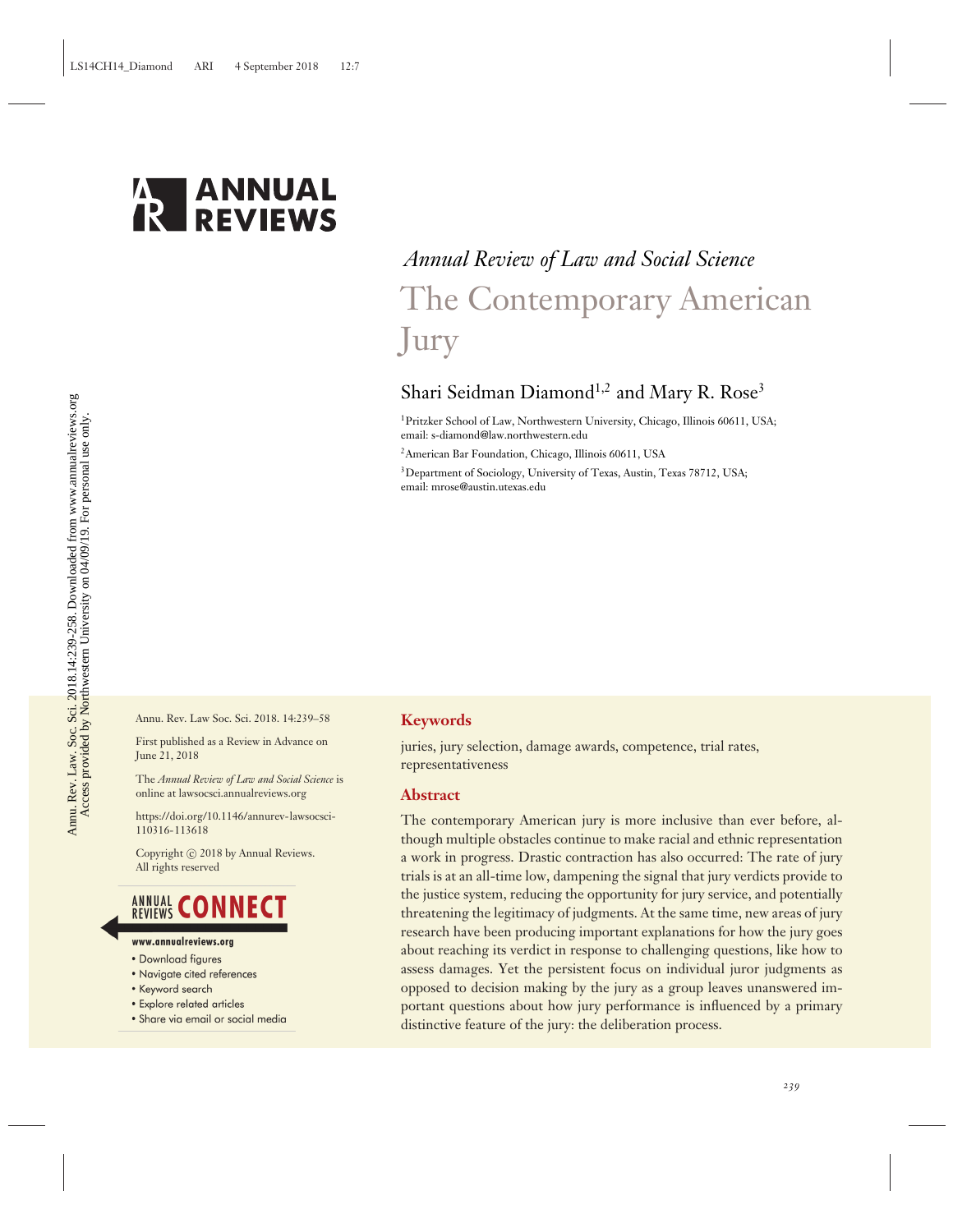### **INTRODUCTION**

The American jury has changed dramatically over time in two crucial ways. To get an accurate picture of the contemporary American jury and its role in the justice system, we need to understand both of these changes. First, who are today's jurors? The make-up of the American jury has grown dramatically more democratic since its early days (Guzy 2012). After tracing the changes in jury composition over time, we consider the remaining limitations on eligibility and selection procedures that undermine jury representativeness.

At the same time, the modern era has experienced a radical drop in the rate of jury trials and changes in the nature of the cases that contemporary juries decide (Thomas 2016). Jury trials have become exceptional rather than ordinary outcomes as a percentage of the civil disputes and criminal charges that enter the legal system. Many factors have contributed to the decline of jury (and bench) trials, including the rise of alternative dispute resolution, judicial and legislative initiatives, higher litigation costs, and increased incentives to plead guilty. Some of these changes have also increased the perceived risk associated with opting for trial. After assessing the sources of the jury trial's declining numbers, we consider the impact this trend may have on the justice system and on democracy more broadly.

Other questions about the jury focus on how it functions as a decision maker. Jurors select, organize, elaborate, and interpret the evidence, drawing inferences to connect the pieces to develop an explanation-based narrative (Pennington & Hastie 1992, Simon 2004). But can we identify more specifically where jurors turn for assistance in reconstructing the events that led to trial and their consequences? New research enlarges our understanding of how jurors engage in what we term reference-point reasoning (Diamond et al. 1998, Hans & Reyna 2011). That is, jurors look for external and internal reference points to guide their decisions. One qualitative reference point is the party alignment of most witnesses in the adversary context. Other reference points are quantitative, such as attorney requests for specific damage awards (*ad damnums*) that can act as anchors for damage awards (Diamond et al. 2011). According to new work, this search for reference points is a natural outgrowth of how people encode information in contexts like jury trials. Rather than memorizing and analyzing the specifics of information they encounter, jurors represent and produce from memory the "gist" of information (Hans & Reyna 2011), which increases reliance on available reference points when they must produce specific numbers. As we show, reference point reasoning helps explain one of the most difficult and contested issues in jury decision making: the sources of variability in decisions on damages.

Lastly, we focus on deliberation. Should we care about what goes on during deliberations? Do we need jury deliberations? These may seem like odd questions, but consider this thought experiment: What if the jury members voted individually and their decision was determined by a secret ballot and mechanically applied decision rule? What, if anything, would be lost? Much research on the jury assumes that we can understand juries by studying individual decisions made in the absence of deliberations. We consider evidence on the effects of jury deliberations, which suggests how we can be limited and misled by a predominantly juror-focused approach.

### **REPRESENTATION ON JURIES: RACE AND ETHNICITY**

Juries are more heterogeneous and representative today than they have ever been (Guzy 2012). Traditionally composed exclusively of white male property owners deemed (by a court official) to be of good character, the American jury is now drawn from the citizenry at large, including the women and minorities who were not eligible to serve as jurors when the country was founded. Yet the processes that lead to the selection of the jurors, both in identifying those eligible to serve on any jury and in choosing the members of a particular jury, sometimes undermine representativeness.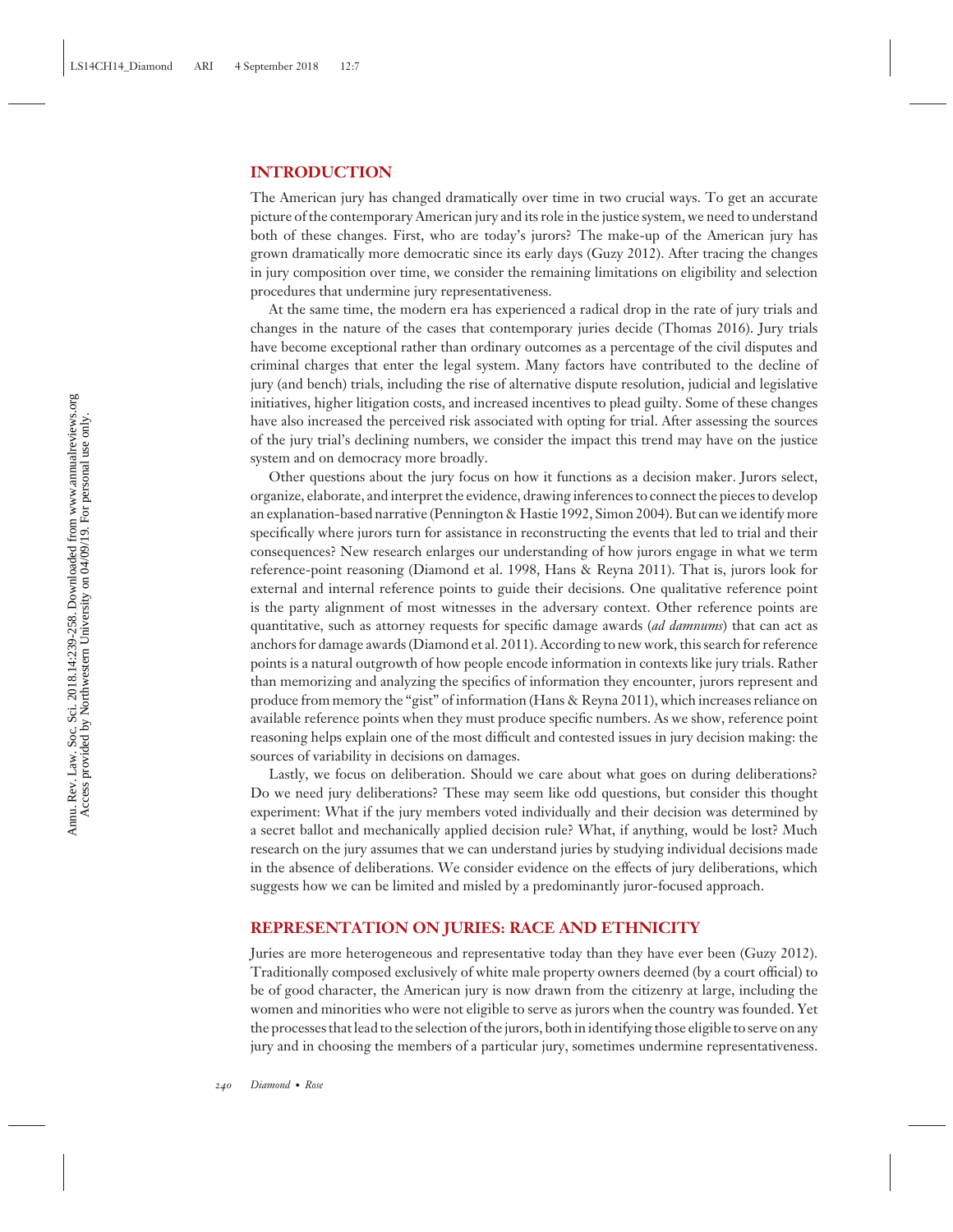The result is that the contemporary American jury has grown more democratic, but it is not the fully representative body that some would view as optimal, particularly with respect to the participation of racial and ethnic minorities.

### **Attorney Strikes and Jury Participation**

Studies of jury selection reveal systematic patterns in the relationship between juror race and the exercise of peremptory challenges. Multiple studies (Baldus et al. 2001, Diamond et al. 2009, Gau 2016, Rose 1999) find that prosecutors in criminal cases and defense attorneys in civil cases are more likely to use their challenges to dismiss African American jurors, whereas criminal defense attorneys and civil plaintiff's attorneys are more likely to exercise their strikes on white prospective jurors. These systematic racial maneuvers are particularly pronounced in capital cases (Grosso & O'Brien 2011–2012). On capital juries, the state's peremptory challenges in some instances have resulted in the nearly wholesale elimination of particular subgroups (e.g., young, African American males; Baldus et al. 2001).

Laboratory research has replicated the racialized patterns in jury selection found in field studies. Both attorneys and nonattorneys, asked to role play as prosecutors, focused their single remaining peremptory on an African American juror, regardless of how the vignette described that person's background (Sommers & Norton 2007). Participants also had no difficulty justifying their choices in nonracial terms. The latter finding helps to explain why *Batson v. Kentucky* (1986) and its progeny have not had the promised effect of eliminating race as a basis for the exercise of peremptory challenges. *Batson* prohibited using race as a basis for a peremptory challenge but set forth a test that made it difficult to prove that a challenge was racially motivated. Only the most blatant and explicitly documented use of race [e.g., *Foster v. Chatman* (2016)] is likely to produce a successful rejection of a racially biased challenge.

In any particular case, the adversarial, racialized use of peremptory challenges can radically shape the composition of the final jury, causing on occasion underrepresentation of minorities (Diamond & Kaiser 2016), in sometimes drastic amounts (Baldus et al. 2001). This can produce juries, particularly in high-profile cases, that media reports accurately describe as unrepresentative of communities, and such disparities can undermine the symbolic legitimacy of verdict outcomes (Ellis & Diamond 2003), leading to calls for the elimination of peremptory challenges [e.g., Hoffman 1997; Marder 1995; *Miller-El v. Dretke* (2005), Breyer, J., concurring; but see Rose & Diamond 2008]. Research shows that prosecutors in criminal cases and defense attorneys in civil cases disproportionately use their strikes against African Americans (Diamond et al. 2009, Gau 2016, Rose 1999). Except in a few metropolitan areas (e.g., Detroit and Washington, DC), African Americans typically make up a small proportion of an area (e.g., less than 10%), meaning that there are only a few members of that community in a particular jury pool (see Rose et al. 2018). It therefore takes only a few peremptory challenges to entirely eliminate that group's representation on the jury.

In contrast to effects on specific cases, the systematic countervailing patterns of challenge tend to cancel each other out in the aggregate and thus to produce few effects on the overall representativeness of juries. In most of the field studies described above that demonstrated the adversarial, racialized use of challenges, African Americans and whites were equally likely to be selected to serve (Diamond et al. 2009, Gau 2016, Rose 1999), although there were exceptions [in Caddo Parish, Louisiana (described in Diamond & Kaiser 2016) and in some capital cases (Baldus et al. 2001)].

These aggregated patterns may explain why existing research finds that race is a weak predictor of jury service history. In their study of Texas adults, Rose and colleagues (2012) found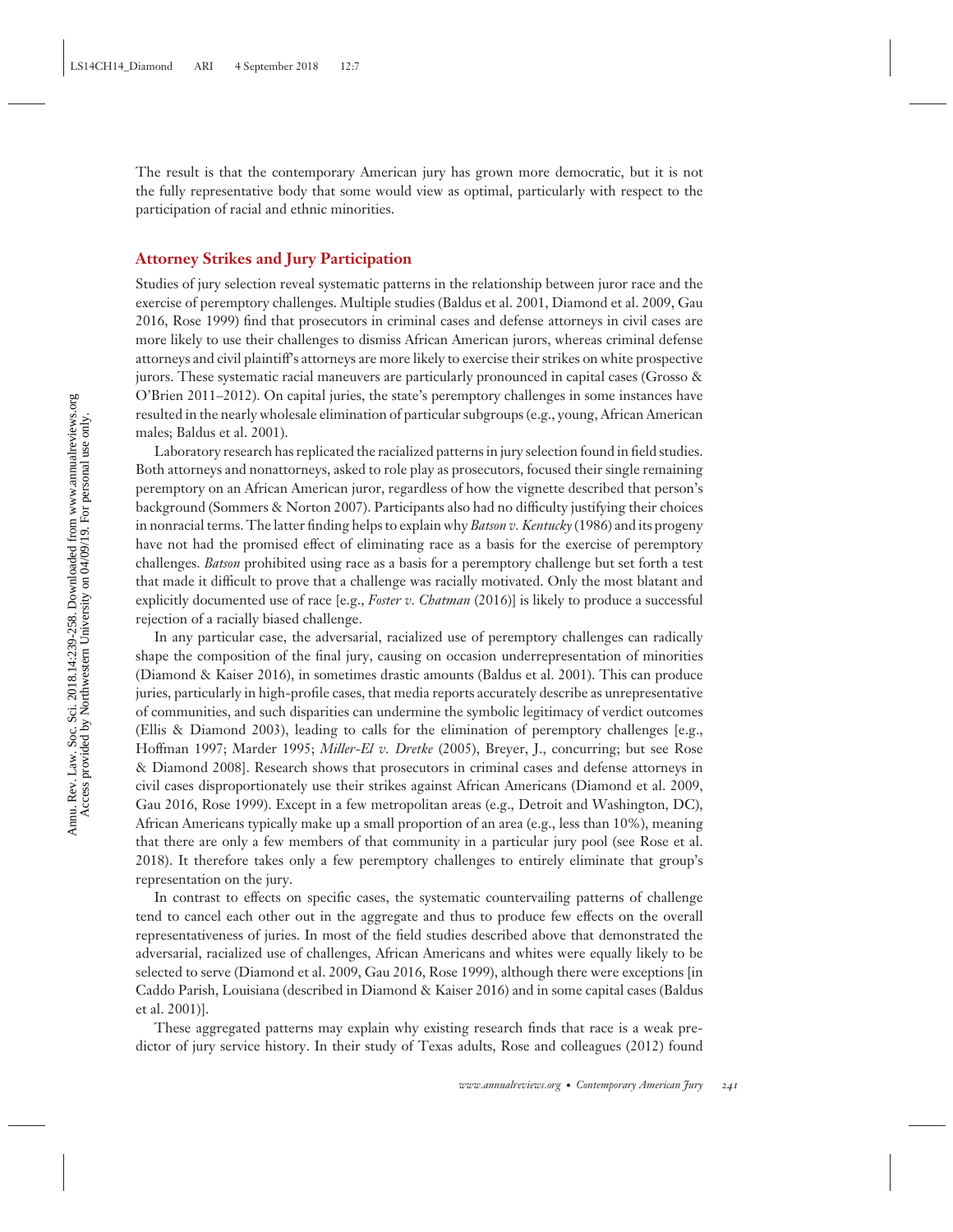that no factor—not race, income, residential mobility, prior jury service, or willingness to serve significantly differentiated people who had been selected for a trial from people who had gone through jury selection questioning without being selected, implying that any distortions in the representativeness of juries are introduced primarily before members of the community are questioned in the courtroom.

### **Forming Jury Pools**

As with politics, all juries are local. Selection practices vary across the federal system (e.g., Rose & Abramson 2011), across states (Mize et al. 2007), and even across counties within a state (e.g., urban versus rural areas). Such diversity markedly hampers research in this area. Courts may fail to collect, keep, or be willing to share demographic information about jury pools or the fate of all jurors who arrived for jury selection (e.g., Chernoff 2016). As a result, most studies of the early stages of jury selection take a case-study approach, reporting on, for example, what happens when a particular county or district diversifies its source lists (Neeley 2011, Newman 1995), uses the internet to empanel jurors (Rose & Brinkman 2008), or fails to summon jurors in a completely random fashion (Fukurai et al. 1993). Actual data sets on jury selection practices or jury representativeness outcomes are rare and quite dated (e.g., Bueker 1997, Van Dyke 1977), which limits our ability to answer even the most basic descriptive questions about the extent of underrepresentation in jury pools.

Rose and colleagues (2018) recently analyzed data from federal courts in 52 jurisdictions and found that underrepresentation was ubiquitous, with nearly every jurisdiction exhibiting some underrepresentation of Latinos and African Americans. According to the comparative disparity measure, which asks what proportion of the population of adult citizens is missing from a community's jury pool or jury list, on average almost one-third of Latinos in these communities were unrepresented in jury pools or jury lists and more than 40% of African Americans were unrepresented. The authors compared these figures with those reported 20 years prior in the same areas (e.g., Bueker 1997) and found that the average rate of loss for Latinos was somewhat lower than in the past, but the average rate of loss for African Americans had changed little over time.

Results also revealed serious barriers to addressing jury pool underrepresentation through legal challenges. The raw difference between the proportion of a group in the population and the proportion in the jury pool, or absolute disparity (AD), was modest. For African Americans, the average AD was 3.9% (median: 3.1%); for Latinos, it was 4.7% (median: 4.2%). These ADs were well below the commonly used bright-line 10% rule, which requires a 10% AD to prove underrepresentation (see Rose & Abramson 2011). The Supreme Court's most recent representation decision, *Berghuis v. Smith* (2010), did not endorse the exacting 10% rule, but it also failed to prohibit it, implicitly accepting its continued use. This renders many areas safe harbors against jury underrepresentation claims (Hannaford-Agor & Waters 2011), both because communities with a minority population lower than 10% can never show recognizable underrepresentation (i.e., the AD would always be *<*10%) and because disparities in any area rarely reach the 10% level.

Some evidence suggests that even small levels of underrepresentation can affect verdict outcomes. According to Anwar and colleagues (2012), Florida juries chosen from venires that contained at least one African American were less likely to convict an African American defendant than were juries from venires containing no African Americans, regardless of whether African Americans ultimately served on the jury. The authors argue that the presence of the minority group member (or members) in the courtroom focuses the state's peremptory challenges on this group, likely missing some defense-prone whites. Such results are novel and need to be replicated, but they suggest that getting even a few more minority members to court can make a difference.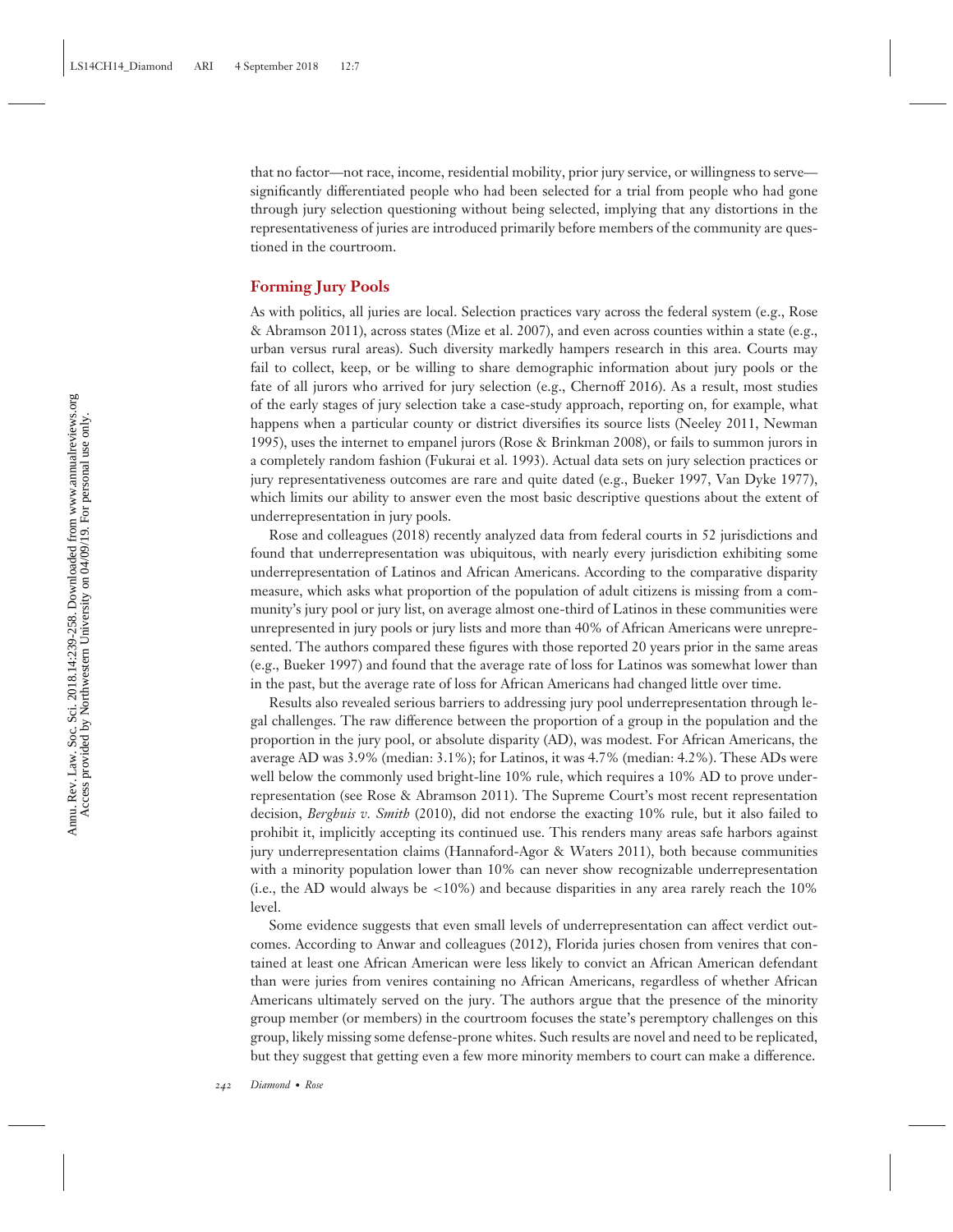Courts have struggled with the challenge of getting citizens to the courthouse and reducing summons nonresponse (e.g., Caprathe et al. 2016). The cause of this nonresponse is unclear. Some scholars (Boatright 1998, Fukurai et al. 1993, Walters & Curriden 2004) urge courts to do more to address structural barriers to participation by increasing compensation, making service less onerous, and educating citizens about what service will actually involve; also, there is some evidence that simple reminders can boost response (Bowler et al. 2014). However, it is worth recognizing that more may be required.

Minorities—particularly African Americans—experience alienation from legal systems and institutions (e.g., Alexander 2010, Kirk & Papachristos 2011), so it seems unwise to ignore the role on nonresponse such views may play in leading these prospective jurors to exempt themselves. Although the majority of the US population expresses support for the jury system, including among minority group members, on average African Americans and Latinos show somewhat more tepid support for the jury as a trusted decision maker (Rose et al. 2008). Minority group members also show less enthusiasm about serving on juries than do whites (Dote 2006, Musick et al. 2015), even if they have already served (Rose 2005), and particularly if they have served on capital cases (Denver 2011). Although a mandatory duty, appearing for jury service depends upon the strength of personal norms concerning duties and obligations (Musick et al. 2015) and an authority-mindedness orientation surrounding court orders (Rose et al. 2017). Potential sources of alienation from courts among minority group members, including the ways that jury service dynamics mimic other wellknown procedural justice and legitimacy effects (Tyler 1990), need far more research attention. These views—who holds them, for what reasons, and to what effect—could inform courts about how to deal with nonresponse. Reminding prospective jurors of consequences of not serving can motivate appearances (e.g., Bowler et al. 2014), but courts dealing with populations that are already alienated from the law and legal actions might think twice about employing greater and more punitive steps to counteract attrition.

### **Eligibility Rules**

Some features of jury selection that undermine representativeness result from policy choices that might be revisited. The question is normative: What definition should be used to identify the eligible population the jury sample is designed to represent? Until recently, most states excluded from jury service individuals in particular occupations (e.g., physicians, lawyers, clergy), but a majority of states have eliminated all professional exemptions (Strickland et al. 2017). Others have substantially reduced them. For example, Indiana eliminated or substantially reduced all automatic exemptions except for active military service.

In contrast to this occupational expansion of the jury pool, English language proficiency, citizenship, and lack of a felony record are prerequisites that limit jury service, although there have been some efforts to remove those requirements. The state of New Mexico permits non–English speaking citizens to serve as jurors, and its constitution explicitly prohibits the exclusion of citizens who are unable to speak, read, or write English (N.M. Constit. Art. VII, §3 1911). This provision has been interpreted to require reasonable efforts to accommodate the non–English speaking juror by providing an interpreter [*State v. Rico* (2002)]. With an eye toward maximizing representativeness, the 2005 American Bar Association Principles for Juries and Jury Trials endorsed eligibility "unless the court is unable to provide a satisfactory interpreter" (Am. Bar Assoc. 2005, Principle 2, A.4). Although it is unclear whether the presence of a non–English speaking juror (and interpreter) in the deliberation room negatively affects the deliberations, Justice Edward Chávez (2008) reports that including non–English speaking jurors in New Mexico has not caused difficulties and that 11 trials in the Third Judicial District Court in Las Cruces went to verdict with non–English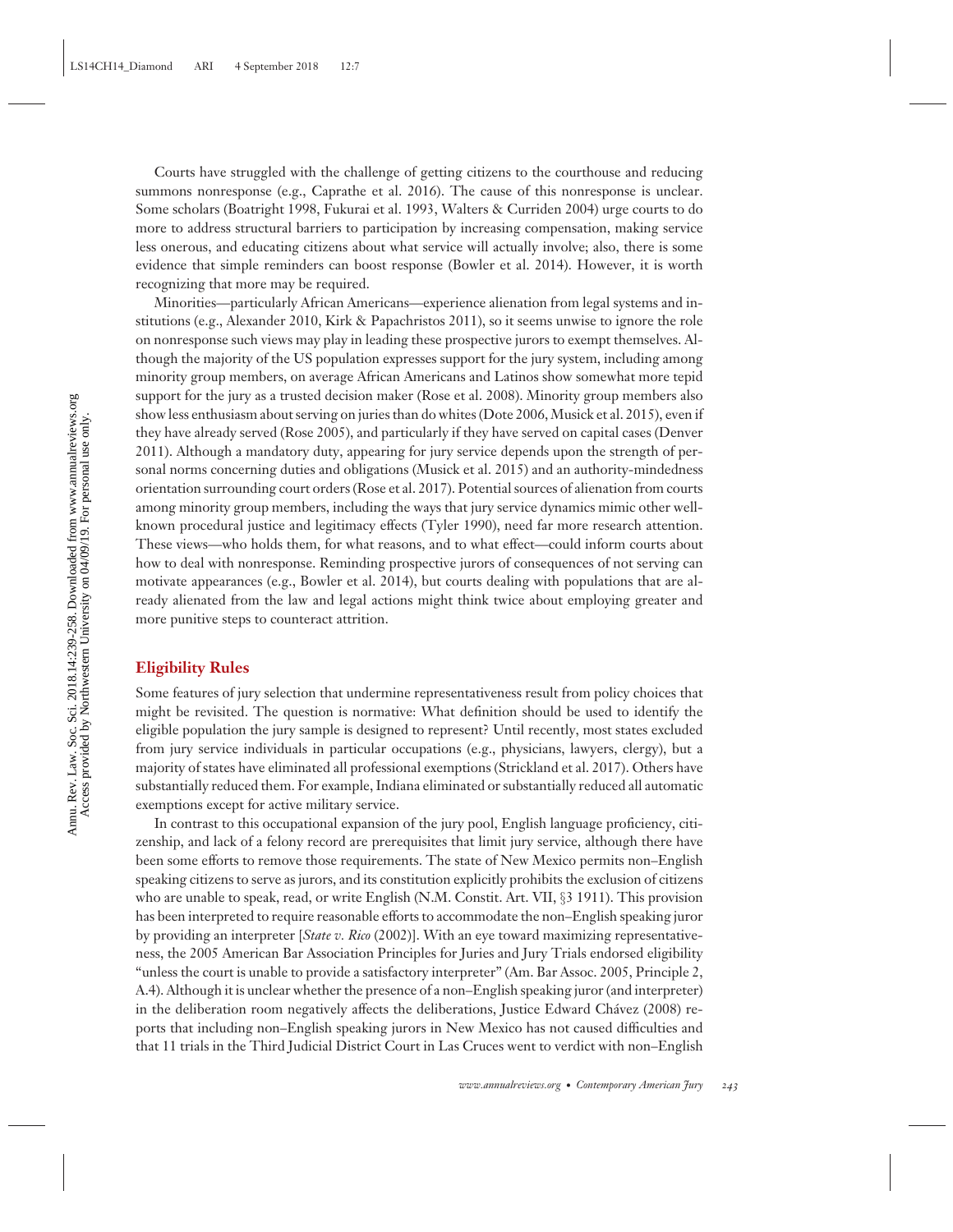speaking jurors in the first three months of 2008. There have been reports of as many as four non–English speaking citizens serving on the same jury panel in recent years (Santos 2014), but the effect of these jurors on decision making and how people respond to translation in the jury room has received only nascent empirical attention (e.g., Chavez 2012). Thus far, no other state has followed New Mexico's lead.

Citizenship is a standard requirement for jury service that excludes the estimated 13.1 million lawful permanent residents in the United States (Baker & Rytina 2014). In 2013, the State Assembly in California, where 3.5 million noncitizens are legal permanent residents, passed a bill that would have allowed those noncitizens to serve as jurors [AB-1401, 2013 Leg. (Cal. 2013)]. Governor Brown (2013) vetoed the bill, characterizing jury service as "quintessentially a prerogative and responsibility of citizenship." The result of the citizenry requirement is that a substantial portion of legal permanent residents in the United States are not included in the population from which jury pools are drawn. This limitation differentially excludes ethnic minorities, raising the potential for an equal protection or Sixth Amendment claim (Motomura 2012).

The qualification for jury service that may have the largest effect on representativeness excludes individuals with felony convictions. A majority of states exclude convicted felons from serving on a jury for life, which disproportionally affects black adult males. According to Uggen et al. (2006), the more than 16 million felons and ex-felons, who constitute 7.5% of the adult population, represent 33.4% of the black adult male population. Wheelock (2011) estimates that felony juror exclusion reduces the pool of eligible African Americans in Georgia by nearly one-third, reducing the expected number of African American men on a jury from 1.61 to 1.17 per jury. To the extent that felon exclusion is justified by presumed antiprosecution bias among felons, that presumption may not be warranted. Binnall (2014) found that convicted felons and law students did not differ on a measure of pretrial bias. The wholesale exclusion of felons undermines the goal of achieving juries that represent a fair cross-section of the larger community.

In summary, the production of a jury is the result of a complex set of requirements and interactions between the legal system and the population of prospective jurors, inside and outside the courthouse. Although the contemporary American jury is far more heterogeneous and representative than it has ever been, systematic underrepresentation from minorities persists. Given other research demonstrating that greater diversity of background and experience brings not only greater legitimacy for the jury system (Ellis & Diamond 2003) but also more robust fact-finding and deliberation (e.g., Cowan et al. 1984, Sommers 2006), additional understanding and efforts to address sources of underrepresentativeness are in order.

### **THE DISAPPEARING JURY TRIAL**

The right of citizens to have both criminal and civil controversies resolved by groups of ordinary fellow citizens is guaranteed by the US Constitution and by every state constitution. Yet juries today rarely resolve these cases. The jury was a standard decision forum for both criminal and civil disputes at the nation's founding (Thomas 2016), but the jury trial in the twentieth century, even at its peak, resolved only a minority of cases. Today rates of trial by jury have shrunk to make the jury trial an exceptional rather than a commonplace outcome. Bench trials have not taken the place of jury trials; rather, the trial itself has been disappearing.

How rare are jury trials? In the federal courts, where the data are most reliable, juries in 1962 resolved 8.2% of criminal cases and 5.5% of civil cases. The drop in rates that characterizes the contemporary jury has dramatically cut even those modest earlier percentages by more than half in criminal cases and even more drastically in civil cases. By 2013, jury trials represented only 3.6% of criminal case dispositions in federal courts and 0.8% of civil case dispositions. The reduction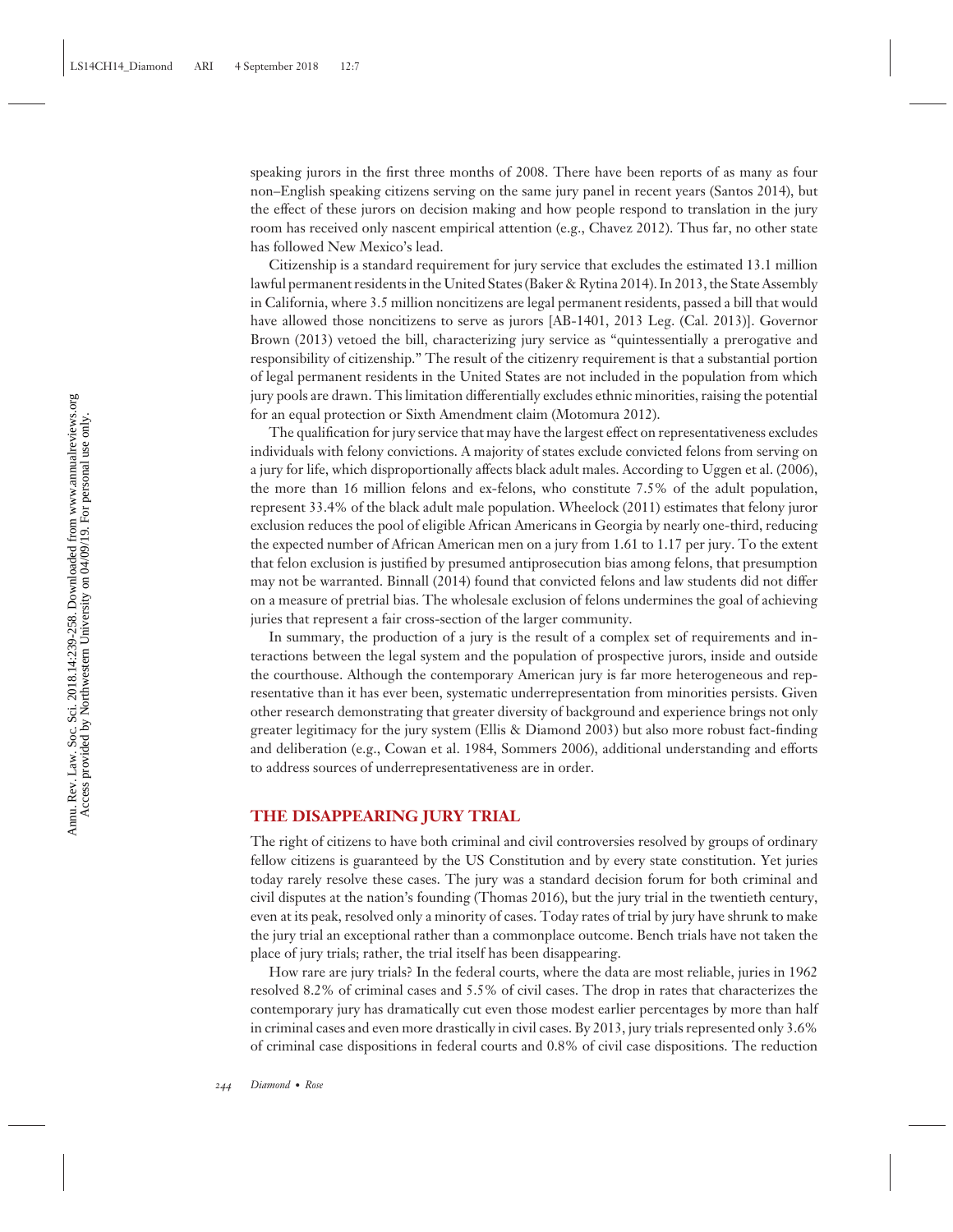in state courts has been similarly dramatic. In 1976, when criminal charges were filed, they led to jury trials in 3.4% of cases in state courts in the most populous 22 states; by 2002, the percentage dropped to 1.3% of the cases. The corresponding rates for state civil cases were 1.8% in 1976 and 0.6% in 2002 (Thomas 2016, p. 2).

What explains the drop? On the civil side, potential explanations fall into three general categories, all of which may have contributed to the trend: the growth of alternative dispute resolution, the support of Supreme Court rulings and state legislative actions, and increases in the costs and perceived risks of trial. In civil cases, the growth of alternative dispute resolution in the form of mediation and arbitration has increasingly diverted cases from trial. In a mediation, settlement negotiations are facilitated by a neutral mediator, but the parties maintain control over the outcome. Arbitration, touted as a way to expedite case resolution, reduce costs, and promote settlement, permits litigants to avoid the public features of a trial. The parties in an arbitration also may have input on the identity of the individual who will preside over the hearing and decide the case. Although initially arbitration clauses appeared in contracts between parties with relatively equal bargaining power, standard contracts increasingly impose this requirement through a binding arbitration clause (Stone & Colvin 2015). Thus, employment and consumer contracts involving applications for a credit card or a cell phone, purchases online, or a car or apartment rental now often specify that any dispute will be resolved by arbitration (Lipsky 2016). These arbitration clauses have been repeatedly found enforceable by the US Supreme Court [e.g., *Buckeye Check Cashing v. Cardehna* (2006); *Rent-A-Center West v. Jackson* (2010)]. This push by employers and other commercial actors appears to be rational: On average, workers who pursue legal claims through arbitration are less likely to prevail and are awarded less than those who pursue employment claims in court (Stone & Colvin 2015). What is key about this trend is that it explicitly deprives potential litigants of the right to a formal public trial by either a jury or a judge.

Arbitration has also grown within court systems, with court-annexed mandatory arbitration procedures diverting claims filed in court. A litigant dissatisfied with an arbitration outcome who wishes to persevere may return to the traditional court system for a trial, but the initial diversion steers disputes away from trial.

Courts, with the support of Supreme Court rulings, are encouraged to use dispositive motions that bypass a trial to resolve the dispute. Summary judgment authorizes the trial judge to determine whether "a reasonable jury could return a verdict for the nonmoving party" [*Anderson v. Liberty Lobby, Inc.* (1986), p. 248]. In other words, the trial judge "decides whether factual inferences from the evidence are reasonable, applies the law to any 'reasonable' factual inferences, and makes the determination as to whether a claim could exist" (Thomas 2007, p. 143). Although scholars debate why summary judgment has increased in the modern era, the net effect in federal courts is that approximately 19% of cases filed now end in summary judgment (Cecil et al. 2007). Similarly, the Supreme Court in *Bell Atlantic Corp. v. Twombly* (2007) and in *Ashcroft v. Iqbal* (2009) changed the rule that required courts to assume that the alleged claims were true in deciding whether to grant a motion to dismiss for failure to state a claim on which relief can be granted [Fed. R. Civ. Proc. 12(b)(6)]. The Court specified that judges could consider the plausibility of the claim and draw on judicial experience and common sense to make that assessment. How these decisions shape access to trial is in some dispute, but critics allege that the new standards have usurped litigants' right to have their claims decided by a jury (Thomas 2010).

Finally, a variety of tort reform initiatives have also contributed to the decline in civil jury trials. For example, statutory caps imposed on damage awards, especially for general damages such as pain and suffering and for punitive damages, by reducing potential recovery, may discourage some claims and promote early settlement of others to avoid the cost of trial. The tort reform movement reflects a perception that trials produce irrational and unjustified damage awards. In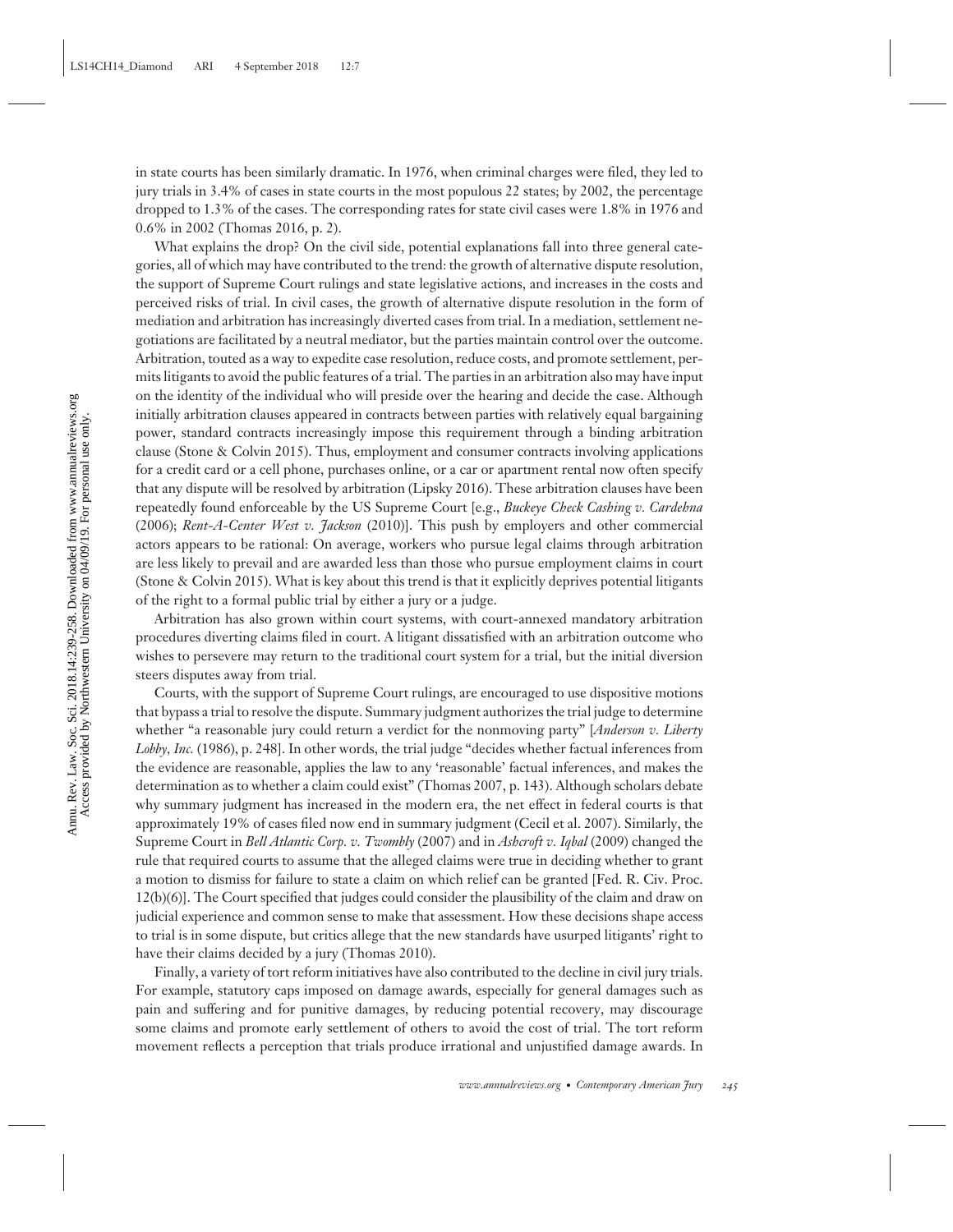the next section, we find little support for that claim, but as Galanter (2004, p. 517, emphasis in original) so wisely observed, "Litigants respond not to what is happening in the courts but to what they *believe* is happening." Moreover, to the extent that litigation costs for the contemporary trial have grown, the incentive to avoid the risk of loss has grown as well.

In criminal cases, trial rates have also declined in both state and federal courts. Plea bargaining has become the primary, almost exclusive, outcome for a criminal charge. As Justice Kennedy recognized in *Lafler v. Cooper* (2012, p. 1388), plea bargaining dominates the criminal justice system: "Ninety-seven percent of federal convictions and ninety-four percent of state convictions are the result of guilty pleas."<sup>1</sup> This pattern led him to conclude that "criminal justice today is for the most part a system of pleas, not a system of trials."

Has it become riskier to demand trial in recent years? Although improved prosecutorial screening may explain part of this willingness to plead guilty, the most compelling explanation is probably the increased cost of opting to go to trial. For example, under the Federal Sentencing Guidelines, introduced in the 1980s, defendants are offered an explicit and substantial reduction in the presumptive sentence if they demonstrate acceptance of responsibility for the offense, typically by pleading guilty (US Sentencing Comm. 2014). This offer imposes a trial penalty on defendants who exercise their right to a trial by jury. As on the civil side, the perceived risks associated with trial have become significant. For example, in 2012, the average sentence received by a federal drug offender after trial was three times higher than the sentence received after a guilty plea (16 years versus 5 years and 3 months) (Appleman 2015). Judges in state courts too impose a trial tax on defendants convicted at trial (Aprile 2014).

The mandatory minimum sentences for some federal offenses also increase the incentive to plead guilty to a lesser charge. Over one-fifth of all federal offenders in 2016 were convicted of an offense carrying a mandatory minimum penalty (US Sentencing Comm. 2017). In addition, at both the state and federal level, the number of diversionary programs for nonviolent offenders that often make eligibility dependent on the willingness to accept responsibility for the underlying offense create another pathway leading away from trial (e.g., Vermont Association of Court Diversion Programs, **<http://vtcourtdiversion.org/court-diversion/faq/>**).

If the importance of the jury is measured by how often cases are resolved by a jury, the dwindling rate of jury trials over the past half century suggests that the jury has become a marginalized player in the justice system (Thomas 2016). Although it is not clear which of the variety of explanations offered for this trend has contributed most to the reduction in jury trials, this drop has significant consequences. Not only are defendants in criminal cases and parties in civil cases losing or surrendering their day in court, with its procedural protections and access to the decisions of disinterested citizens, but a system with fewer trials provides reduced citizen feedback on the justice system. In addition, if fewer citizens have the opportunity to participate as jurors, this reduction threatens the values of a deliberative democracy, including the educative benefits that Tocqueville [1899 (1841)] recognized and the stimulus to civil engagement and political participation that Gastil and colleagues (2010) recently demonstrated (e.g., prior jurors showed an increased likelihood of voting). It is ironic that the decline in jury trials in the United States has been occurring at the same time that several other countries have moved toward implementing jury trials and other forms of lay participation in trials as a way to increase the legitimacy of their legal systems (e.g., Hans 2017).

<sup>1</sup>Justice Kennedy was referring to the rates of pleas among all convictions, rather than the rates of pleas among all indictments, but in light of the fact that trials are far more likely to result in convictions than acquittals, the plea bargain is the dominant outcome.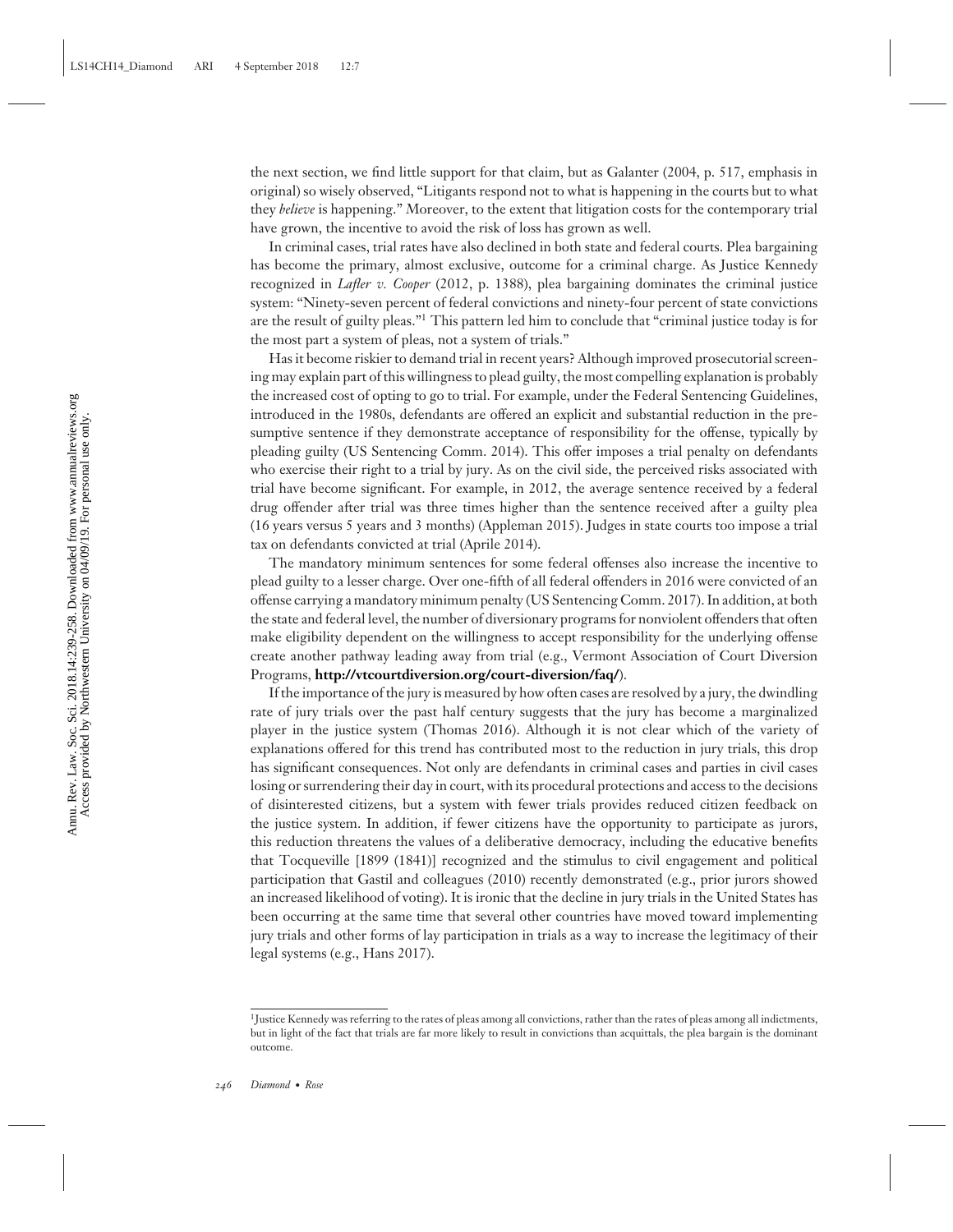### **UNDERSTANDING JURY FUNCTIONING**

### **Reference Points and the Question of Damages: Meaningful Numbers**

The jury in civil cases is often attacked for its perceived unpredictability, particularly in arriving at damage awards, a perception that may in part explain the movement toward settlement and away from trial. But how unpredictable are juries in light of the mixture of factors they must consider in reaching a verdict? When juries set damages in personal injury cases, they must draw case-specific conclusions about the claimed injuries, including how long the plaintiff has suffered injury from the defendant's conduct and how long the injury will continue. They must evaluate which injuries or other personal setbacks are the result of the defendant's behavior and which are not.<sup>2</sup>

Although how juries think about injuries offers a rich array of research topics (e.g., Greene et al. 2016, Mott et al. 2000, Wilson & Gilbert 2005, Wissler et al. 1997), research on juries and damages has typically focused on how jurors translate their evidentiary conclusions into specific dollar amounts. Mock jury research reveals some potential distortions in this translation, for example, fusion of liability and damages (e.g., Robbennolt & Sobus 1997, Wissler et al. 2001) and framing effects from attorneys' per-diem requests (e.g., more damages for requests framed as \$10/hour than \$7,300/month, although those are equivalent; McAuliff & Bornstein 2010). By far, however, the most common concern about the translation of injury perceptions into damage awards centers on variability, defined in two ways: desirable vertical and undesirable horizontal variability. Lack of vertical variability would occur if jury awards did not increase with increases in harm. In fact, jury awards show "an impressive degree of vertical equity" (Saks et al. 1997, p. 243), whether based on a rough, nine-point scale of injury severity in real cases (see, e.g., Avraham 2006) or in mock jury experiments in which juries give higher awards to otherwise identical cases that involve higher levels of harm (e.g., Diamond et al. 1998, Wissler et al. 1997).

Horizontal variability arises if similar cases are treated differently. Concerns about horizontal variability have stimulated calls to impose consistency through greater jury control (e.g., schedules that set damage levels for particular injuries; Avraham 2006). Normative concerns have been particularly evident in the work on punitive damages, in which several critics have attacked variability in outcomes as harmful to businesses (Sunstein et al. 2002), often seen as the most likely target of punitive awards, although these awards are also often part of civil actions stemming from criminal offenses (e.g., drunk driving; Vidmar & Rose 2001). In addition to raising concerns about erratic outcomes, some scholars also critique judgments by laypersons as failing to reflect the economic principle of "optimal deterrence" (Sunstein et al. 2002, chapter 8). The US Supreme Court's most recent decision on punitive damage awards, however, did not require that they be based on optimal deterrence. It recognized the "twin goals of punitive awards" as both punishment (retribution) and deterrence [*Exxon Shipping Co. v. Baker* (2008, p. 2621)]. It did, however, deem variability in punitive awards as a problem for either goal. The Court endorsed a guidepost for judges and appellate courts assessing the appropriateness of punitive damages, finding that a 1:1 ratio of punitive to compensatory damages reflected the median ratios observed in empirical work (e.g., Eisenberg et al. 2006, Vidmar & Rose 2001) and should have guided the maritime-based damage award against Exxon for its Alaskan oil spill. Whether this ratio produces awards that appropriately punish and deter—and whether various actors (juries, judges, businesses) agree on appropriateness—still awaits empirical attention. Interestingly, the 1:1 ratio adopted by

<sup>2</sup>Juries may also set damages in tort and contract cases that do not involve physical injury. Although there are occasionally high-profile cases in these realms [e.g., *Apple v. Samsung* (2013)], much of the debate and controversy over juries involve cases in which plaintiffs suffered physical or emotional injuries (e.g., Haltom & McCann 2004). Further, even in a contract or patent dispute, jurors have to gauge the meaning and import of losses if they decide that the defendant is liable.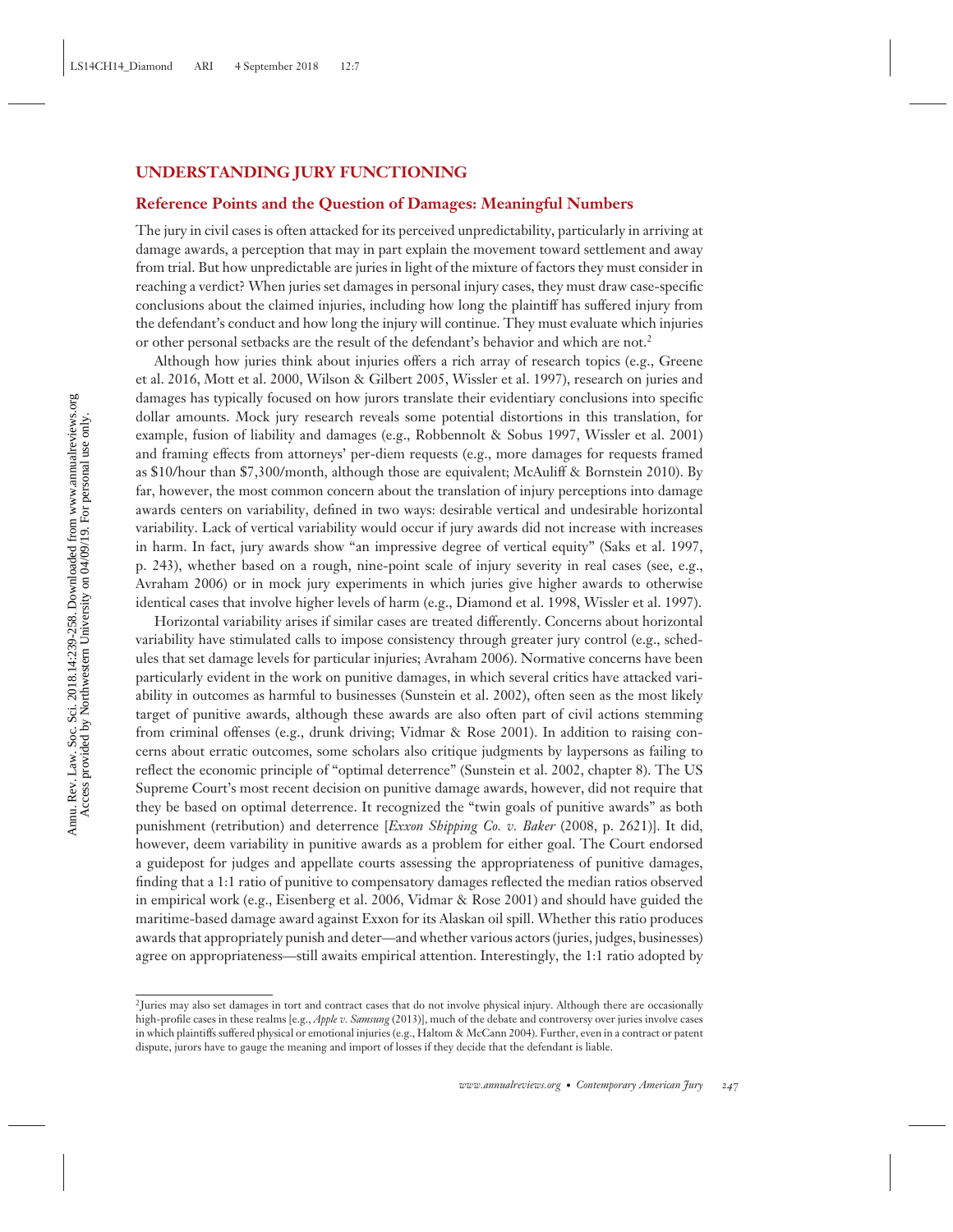the Supreme Court represents precisely the kind of reference-point reasoning evidenced more generally by juries in recent research.

### **Could Awards Be Less Variable?**

Recent studies of decisions by professionals suggest that variability and systematic distortions in judging injury are not unique to jurors and juries. Greene and colleagues (2016) show, for example, that both laypeople and rehabilitation specialists underestimated how well people cope with a less common severe injury (paraplegia) and overestimated how well people tend to cope with a common, but also severe, ailment (chronic back pain following an injury). Research also consistently shows that judges too are subject to the types of cognitive biases identified in jury decision making (e.g., anchoring; Guthrie et al. 2001, 2007). Judges do have the advantage of sitting as "repeat players" (Galanter 1974) and therefore are able to compare their cases to similar or dissimilar cases they have been exposed to in the past, a guidepost that juries do not possess (see Saks et al. 1997). This suggests that one solution to jury variability is to give juries the same types of information judges have.

Such a move might reduce variability in awards, but it is important to note that such information would not necessarily produce lower award amounts. Saks and colleagues (1997) found that giving jurors guidance on amounts awarded to other plaintiffs with similar injuries reduced variability but did not change average amounts given. With the exception of the few largest jury awards (Hersch & Viscusi 2004), judges in actual cases do not tend to give lower punitive damage amounts than juries (Eisenberg et al. 2006). This also appears true of compensatory awards in more routine cases. In the Arizona Jury Project (Diamond et al. 2003), judges filled out questionnaires in cases that juries decided, and they listed recommended amounts if liability was found. In an analysis of these data (Rose & Diamond 2017a), we found that judges on average recommended giving twice what the jury returned (with a median of one and a half times), again suggesting that repeat-player status does not reduce the size of awards.

Further, research on the psychology of valuation shows evidence of both variability and orderly judgment. In a series of studies, Ariely and colleagues (2003) showed that people have difficulty selecting money amounts when asked to value products or to pay to avoid a painful experience (e.g., to avoid hearing a loud noise through headphones). Participants' estimates were strongly affected by an irrelevant anchor (the last two digits of their social security number), demonstrating arbitrariness in the amounts produced.

At the same time, participants also consistently revealed stable relative preferences; for example, nearly all participants produced higher numbers for rare wine than for average wine and paid more to avoid 60 seconds of noise than 10 seconds. The authors dubbed this pattern coherent arbitrariness: Any given estimate was, in essence, made up, but the numbers were also systematic because estimates clearly reflected individuals' awareness that some things are costlier or more serious (i.e., more painful) than others. This pattern is a plausible description of jury awards' demonstrating both horizontal inequity and vertical equity. Thus, although one jury hearing a case might not produce the same damage award as another (i.e., there is some amount of arbitrariness), juries systematically recognize that the pain and suffering associated with a broken arm that ultimately heals is less in kind and degree than the anguish that accompanies the permanent loss of an arm (coherence).

How is it that awards can be both variable and orderly? Hans & Reyna have proposed a model of civil damage awards that relies on fuzzy trace theory and the distinction between gist and verbatim encoding of information (Hans & Reyna 2011, Reyna et al. 2015). Through verbatim encoding,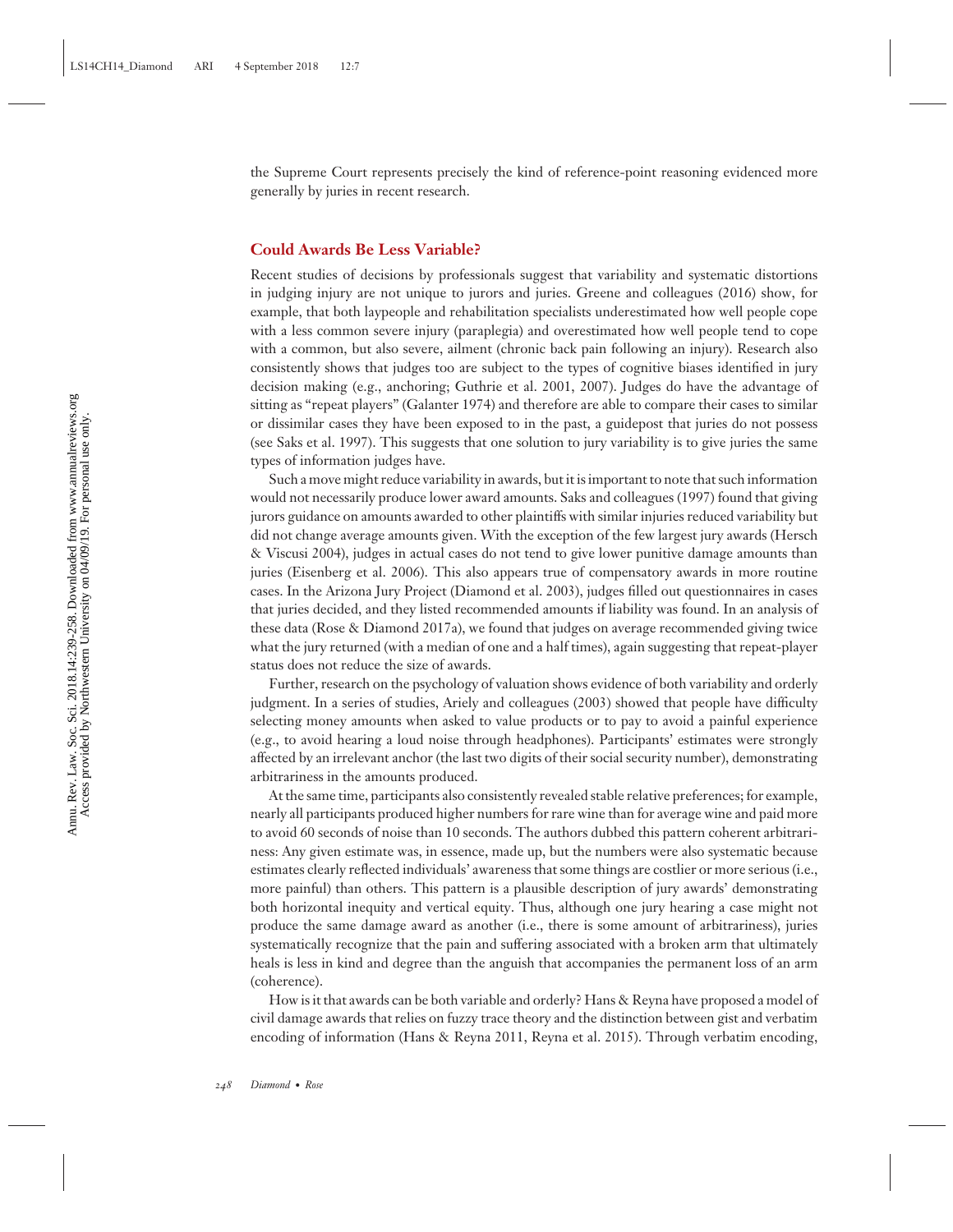people represent in memory the meaning of a concept (or number) in precise and detailed ways; this type of encoding is not highly susceptible to influence from, for example, arbitrary anchors. As Ariely et al.'s (2003) results indicate, most people do not approach valuation tasks in a verbatim way. In contrast, gist representation focuses on the bottom-line meaning of a concept (e.g., "a lot," "not much"). According to Hans & Reyna, the representation of an injury and deciding the appropriate number for it reflect ordinal gist representation (e.g., "a high amount" or "a low amount"), and the ordinal nature of this assessment likely accounts for the broad coherence observed. As evidence for the model, the authors find that damage amounts from real cases are disproportionately likely to involve rounded values (i.e., to end in zero; Hans & Reyna 2011), and the model is consistent with the finding that jurors pay attention to anchor values that attorneys provide (see Diamond et al. 2011), which would not likely occur if people processed the case, and the recommended amounts, in a verbatim manner.

### **Case-Relevant Numbers**

In previous work, Diamond and colleagues (1998) suggested that jurors draw on reference points to determine what dollar value to assign. Most recent research indicates that jurors are primarily drawn to standards, analogies, and suggestions that are closely tied to the case at hand. In experimental work, Reyna and colleagues (2015) also find that jurors provided with potential anchors are more influenced by anchors that appear to be more meaningful: A comment that an award is high or low relative to the median national income had more effect on award outcomes than a comment that an amount was higher or lower than the cost of a courthouse renovation. The former, more meaningful, anchor also reduced overall variability in amounts because jurors made more use of it. This pattern of results is also broadly consistent with findings from the Arizona Jury Project's study of damage decision making in real cases (Rose & Diamond 2017b). Jurors deciding pain and suffering amounts consistently looked for ways to explicitly link their award to something concrete and case relevant, such as the total special award given (e.g., half thereof, the same, or twice as much), the medical bills or plaintiff's wage, and the attorneys' suggested amounts—although, on the latter, the defense's recommendations resonated with juries far more than the plaintiff's (Diamond et al. 2011). Jurors also looked to case-relevant reference points in determining how long an injury lasted, almost never saying, "Let's just say two months." Instead, discussion of time periods centered around reference points, such as when treatment ended or the plaintiff was released from care based on "maximal medical improvement," when the plaintiff returned to work or had been medically released to do so, or when injuries like the plaintiff's typically resolve, according to the defense expert's assessment.

The Arizona data do not permit us to know why a given amount came to mind for any particular juror; however, once amounts were on the table for discussion, the Arizona jurors defended awards and looked for meaning primarily by sticking close to specific case facts (e.g., a year of the plaintiff's wage, how a number compared with the defense's concession). Hence, consistent with Reyna et al.'s (2015) findings, jurors are unlikely to see totally irrelevant numbers like costs of courthouse renovations as useful reference points in arriving at their pain-and-suffering figures; however, the sources these real jurors turned to further suggest that jurors may also find little meaning in arguably more relevant reference points, like the median national income. Jurors instead need to see a close nexus to the case. Based on this perspective, variability in awards is produced by a variety of factors. Different juries may see injuries differently (Wissler et al. 1997), and valuation will be influenced by gist-based thinking (Hans & Reyna 2011) and the nature of available anchors. Awards will also vary—and appear to be variable—simply because facts vary across cases, and juries tend to adhere closely to the information and evidence specific to their case.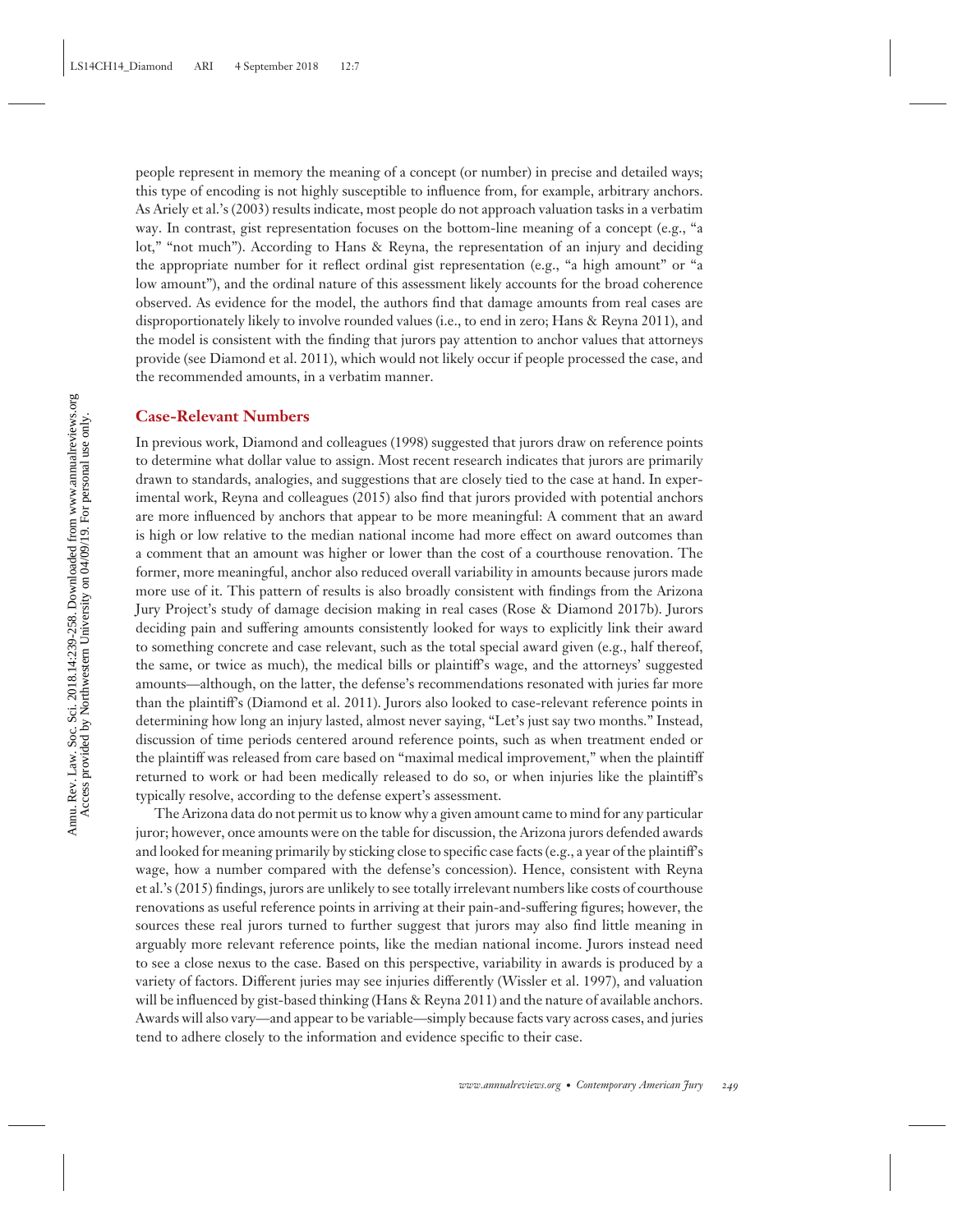### **JURORS AND JURIES: THE ROLE OF DELIBERATIONS**

A jury system need not require or permit deliberations. Today in Brazil, jurors on a seven-person jury cast their individual votes without speaking to one another. The virtue of the nondeliberation procedure, touted in Brazil, is that the secrecy of each juror's vote secures its independence (Gomes & Zomer 2001–2002). Brazilian jurors are also forbidden to reveal their vote afterward. In contrast, the model of deliberative democracy that characterizes the American jury assumes that exchange and persuasion occur during deliberations, improving the quality and legitimacy of decision making and affecting processes and outcomes in positive ways.

Why then does most research on the contemporary American jury focus solely on individual juror judgments, ignoring the impact of deliberations in creating a jury verdict? In reviewing 50 years of research on the jury, Devine (2012) estimated that only 5–10% of the empirical literature on jury decision making has involved intensive study of the deliberation process. Juror research is less expensive and time consuming than jury research, but other explanations for the deficit in jury research exist as well. In the first major study of jury decisions, Kalven & Zeisel (1966) conducted a judicial survey that covered 3,500 criminal jury trials and asked judges to also report how they would decide the case. Kalven & Zeisel recognized that they had ignored deliberations. For evidence that they had not missed something of importance, they relied on a set of 225 jurors' postdeliberation retrospective reports of the number of the jury's guilty votes on the first ballot and the final jury verdict. Because a majority vote on the first ballot matched the jury's verdict in "roughly nine out of ten cases" (p. 488) (the precise value was 87%), they offered what they called their "radical hunch," that important events did not occur during deliberations—providing later researchers with a welcome justification to dispense with the arduous and costly process of obtaining and analyzing group deliberation data. For current jury researchers, the attraction of dispensing with studies of deliberation has only increased with the advent of Mechanical Turk, Qualtrics, and related internet-based survey research platforms that permit swift and low-cost data collection from heterogeneous populations of individuals (Koehler & Meixner 2017).

In retrospect, the wisdom of Kalven & Zeisel's radical hunch seems questionable, or at least overstated. A significant weakness in using retrospective reports of first votes to estimate the transition between predeliberation voting and verdict is that jurors do not generally take an immediate anonymous vote—the only procedure that would reveal independent and truly predeliberation vote preferences. Although a juror often suggests taking an early vote, discussion may interrupt or derail this process as jurors raise questions about the interpretation of the evidence [Diamond & Casper 1992 (mock juries); Diamond et al. 2003 (real juries)]. Moreover, the expressed verdict preferences of those voting first can influence those who vote later (Davis et al. 1988). Most importantly, if any deliberations precede the initial vote, that first vote will not reflect any changes in position that occurred during deliberations before the vote was taken, thereby underestimating the impact of deliberations. Research indicates that the longer the trial, the longer the prevote discussion lasts, suggesting that a heavier evidentiary load leads to more processing time before jurors attempt to reach a verdict (Diamond et al. 2003). The most ecologically valid mock jury studies of deliberations suggest that immediate votes are in the minority [Hastie et al. 1983 (28%); Diamond & Casper 1992 (21%)], rather than the normal first step in deliberations. Posttrial surveys of real jurors have produced rates of reported early voting that range from 3% (Sandys & Dillehay 1995) to 31% (Devine et al. 2004).

Jurors naturally form opinions and construct plausible accounts in the course of the trial, but retrospective reports from real jurors suggest that their views can be mixed or tentative as deliberations begin. In a posttrial survey of real jurors from 382 criminal trials, 20% of the jurors indicated that they did not lean toward one side or the other until during the jury's deliberations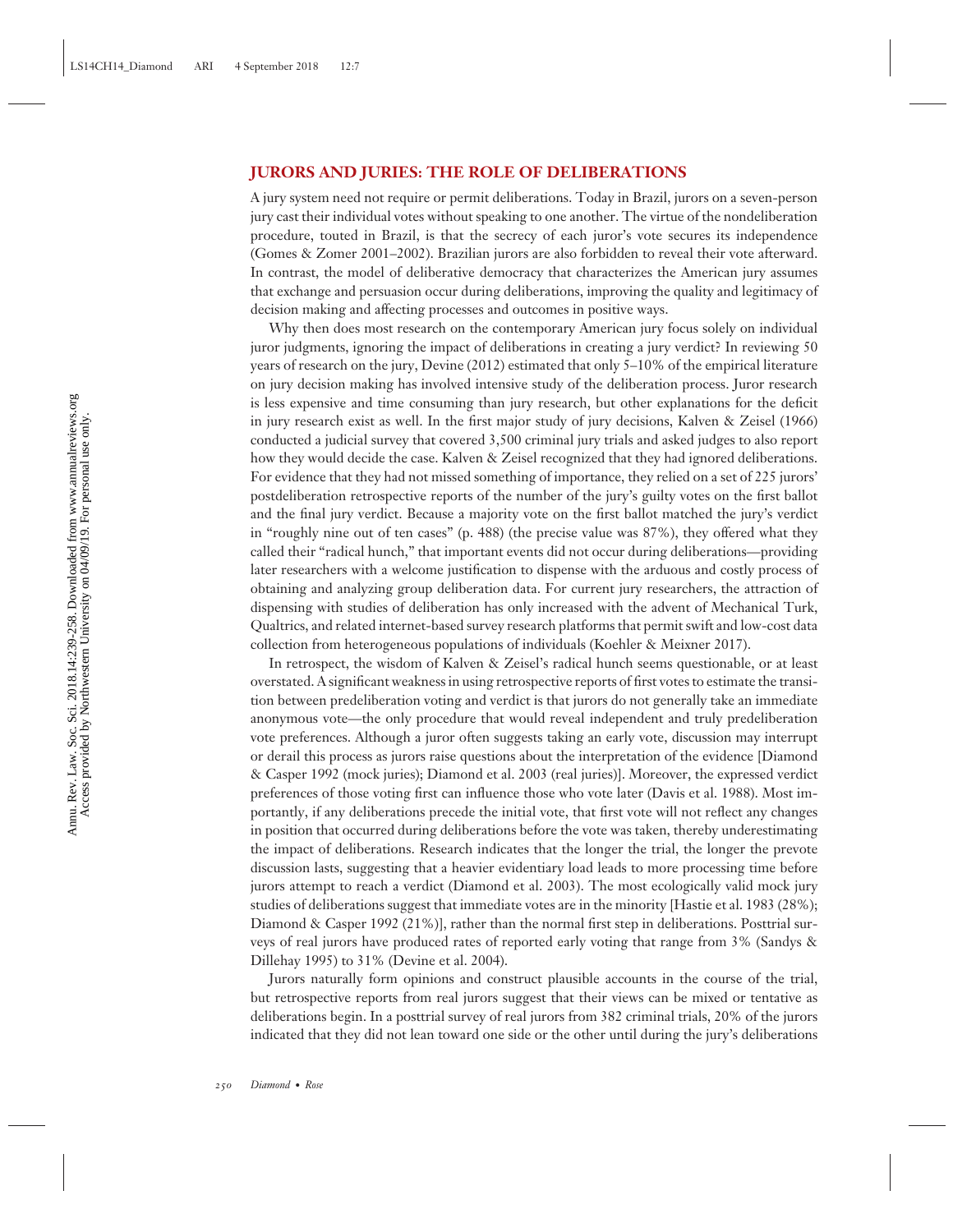(Hannaford-Agor et al. 2002), and over one-third selected 3, 4, or 5 on a 7-point scale, with 17% of them choosing 4, the midpoint. Kalven & Zeisel (1966) also found that some of the jurors' reported first ballots included undecided votes, although they did not specify how many. Of course, these retrospective reports of uncertainty might be somewhat inflated by jurors' desire to report behavior consistent with the court's admonition to avoid reaching conclusions before the end of the trial, but to the extent that they reflect actual juror thinking at the beginning of deliberations, a lack of strong leaning or certainty at that point by a substantial percentage of jurors would leave ample room for deliberations to play a crucial role in jurors' verdict preferences.

The strongest evidence that the initial distribution of views on the jury trumps the impact of deliberation comes from a series of mock jury studies in which Davis and colleagues (e.g., Davis et al. 1975) compared actual predeliberation verdict preferences in criminal cases with the jury verdicts reached after deliberations. Verdicts revealed that the best-fitting model for transforming predeliberation preferences to final verdicts was a two-thirds majority rule (if two-thirds of the initial preferences favor a verdict, predict that verdict; otherwise, predict a hung jury). A later review of jury simulations, however, found that the better-fitting critical threshold for conviction was between .75 and .83, and for acquittal, between .67 and .50 (Devine et al. 2001).

A major problem for drawing conclusions from these laboratory studies is that with few exceptions, deliberations in the lab are conducted under severe time constraints, resulting in high rates of hung juries. The hung jury rate for the 348 12-person mock jury verdicts reviewed by Devine and his colleagues (2001) was 23%, whereas outside the laboratory, a large-scale study of 30 state courts found a hung jury rate of 6.2% (Hannaford-Agor et al. 1999). We cannot know how often the predeliberation majority position would have prevailed when the jury hung in the mock jury studies because jury deliberations were cut off prematurely.

The potential for deliberations to affect outcomes becomes even more likely as we move from cases with a dichotomous verdict choice to those with multiple charges or a multi-option outcome in a criminal context or multiple claims and damage determinations in the civil context. For example, in Hastie et al.'s (1983) mock jury research, juries considered four verdict options, and although the distribution of juror predeliberation preferences favored a manslaughter verdict, the modal jury verdict was second-degree murder, which was most defensible for the tested case. If a substantial majority of jury members independently prefer the same verdict before deliberations begin, deliberations may have little effect, but where uncertainty and disagreement need to be resolved, deliberations can play an important role.

With the dominant focus of jury researchers on decision rule, the effect of initial vote distributions on verdicts, and procedural mechanisms, including the timing of polls (see Devine 2012 for an excellent review), there has been little attention to the content of deliberations and how deliberation addresses questions of competence and bias. To what extent do jurors take advantage of the greater recall in the group as a whole, the greater ability of some jurors to accurately use quantitatively demanding evidence, and the like? To what extent does social loafing and consequent free riding mean that some jurors put forth little effort in the group setting, and if so, which jurors and with what effect? To what extent are individual biases magnified or counteracted during jury deliberations? We have clues that all of these forces are at work in deliberations, but the sparse record of deliberation research limits our understanding of their frequency and the circumstances under which each occurs.

Most research shows that jurors are quite successful in understanding and recalling most evidence from the trial, but scientific evidence poses a special challenge. Jurors vary in their comprehension levels, so what happens when they have an opportunity to deliberate? The results are mixed. In one study of scientific evidence, Hans et al. (2011) showed mock jurors a videotaped trial that included expert testimony on mitochondrial DNA, testing their comprehension before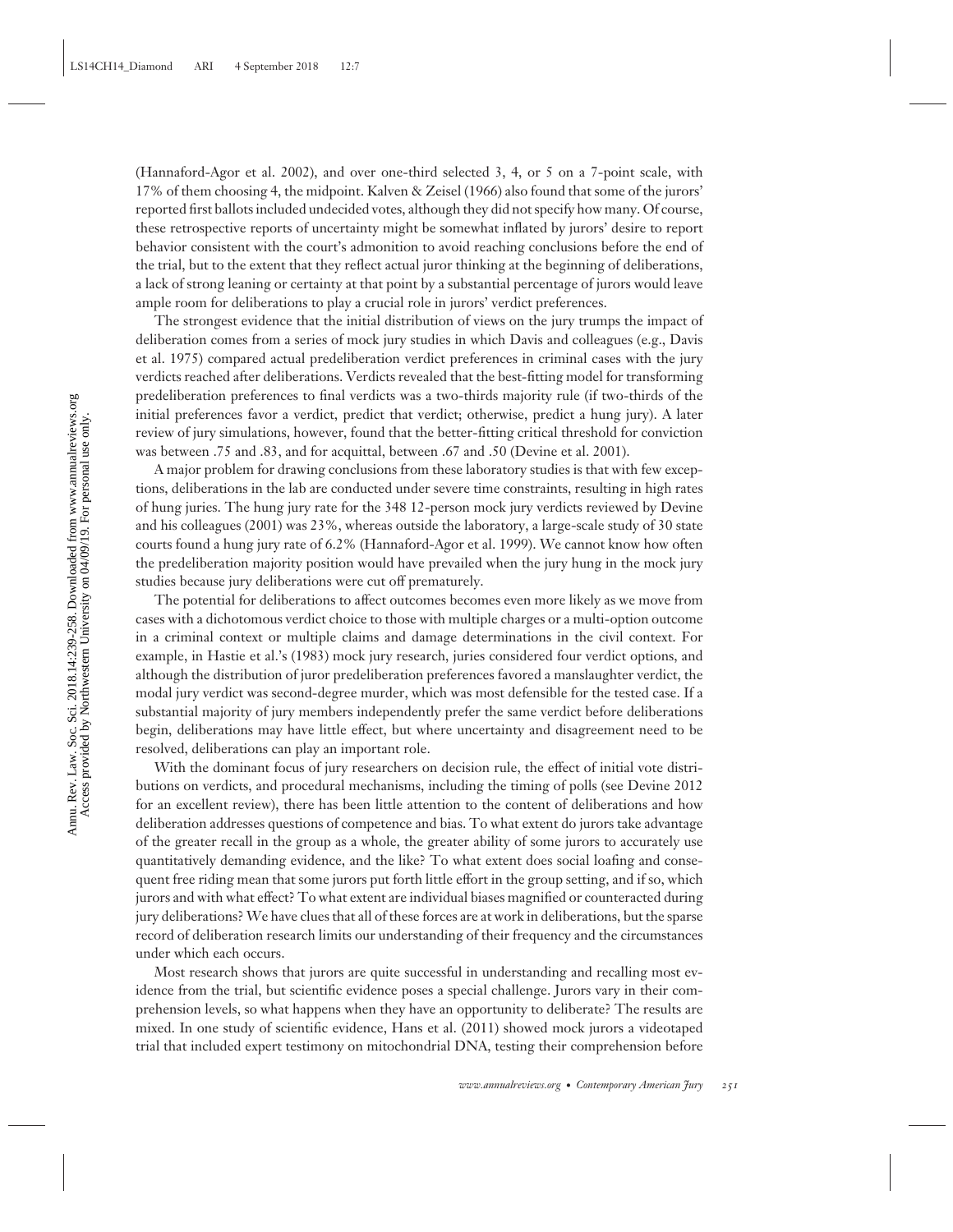and after deliberations. Those with more math and science training generally performed better, but in addition, level of comprehension improved following deliberations, particularly for those jurors with low predeliberation performance.

In our study of the deliberations of real civil juries, we could not give jurors comprehension tests, but we were able to observe how they talked about the expert testimony during deliberations (Diamond & Rose 2017). The jurors referred to most of the experts and generally helped each other sort through conflicting claims by opposing experts. Not all jurors participated equally, but those who were most active tended to show a fair grasp of the issues. The juries included an average of two members per eight-person jury who had potentially relevant expertise, broadly construed (e.g., an engineer or mechanic, a nurse or nurse's assistant in an auto accident), and those "juror-experts" tended to talk more than average during deliberations (Diamond et al. 2014). The "expert" jurors we observed during deliberations were not more likely to be forepersons or to show other indications of greater overall influence once participation level was controlled for, but they did tend to talk marginally more about the expert testimony, even with participation level controlled (*p <* .10). According to conventional wisdom, jurors with relevant occupational expertise are likely to be removed by one side or the other, but both on the Arizona juries whose deliberations we observed and in a follow-up national survey of active trial attorneys, we found evidence that contemporary American juries often include jurors with some relevant expertise.

The unfamiliar legal doctrine in instructions on the law is another challenge. Study after study has demonstrated that jurors do not perform well on comprehension tests designed to show what messages the instructions conveyed (e.g., comprehension rates below 65%; Lieberman & Sales 2000). Some of the few mock jury experiments, conducted primarily on criminal cases, that have compared posttrial comprehension performance of deliberating jurors and nondeliberating jurors have shown modest improvements with deliberation [e.g., Elwork et al. 1982 (civil), Severance et al. 1984 (criminal)], but others have not [e.g., Ellsworth 1989 (criminal), Hastie et al. 1998 (punitive damages)]. Even after deliberation, jurors in these experiments typically do not perform well on these comprehension tests. Nor have real jurors in posttrial surveys performed well (e.g., Saxton 1998). It is unclear on the basis of this research how much of the poor performance is due to poorly drafted instructions, to the measures used to assess juror comprehension, or to more fundamental problems.

The deliberations of the jurors in the tort cases of the Arizona Jury Project tell a more complex story (Diamond et al. 2012). The deliberations revealed that in these ordinary civil cases, most juries arrived at a reasonable understanding of the relevant law during their deliberations. A majority of the comments about legal issues (79%) were consistent with the law, and almost half of the juror comprehension errors on the law that jurors made (47%) were explicitly corrected. Nonetheless, errors occurred that appeared to affect several awards. Analysis of the errors jurors made during deliberations revealed a need to address issues in addition to legal jargon, specifically, omissions that leave jurors without guidance on some legal issues (e.g., that in a jurisdiction that does not require a unanimous verdict, all jurors should participate in determining the award even if some voted against finding liability, or that neither insurance nor attorneys' fees are relevant in assessing damages) and structural problems that arise because the piecemeal construction of jury instructions may leave jurors confused about how the pieces fit together. We do not know how these jurors would have performed on posttrial comprehension tests, but their conversations during deliberations indicate better performance as a group than posttrial tests may capture, albeit with clear room for improvement. Efforts to improve the comprehensibility of jury instructions need to be accompanied by jury deliberation research to assess their success.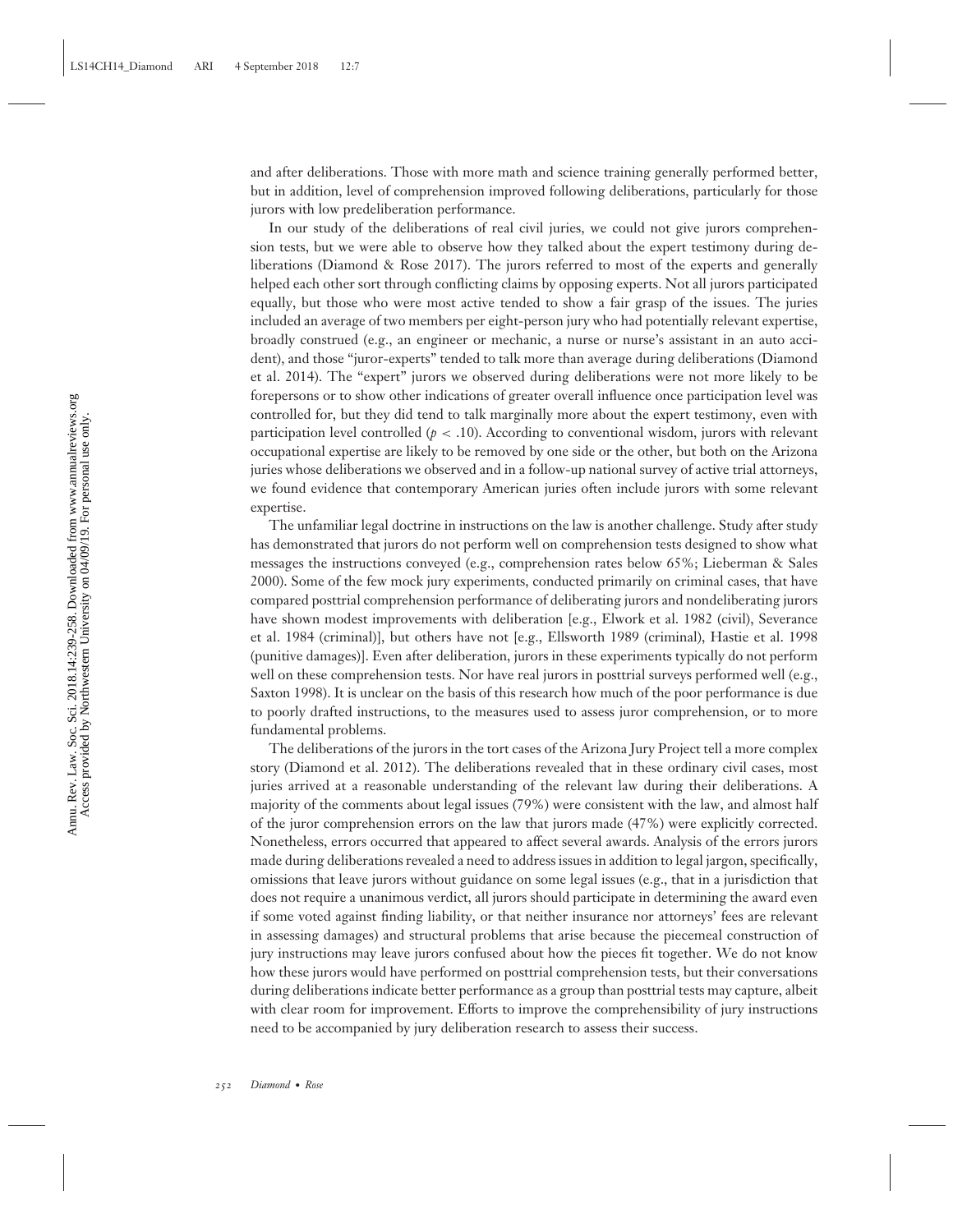Bias can infect not only jurors but also juries; for example, in *Pe˜na-Rodriguez v. Colorado* (2017), jurors reported that another juror had expressed explicit anti-Hispanic bias toward the defendant and the defendant's alibi witness. *Peña-Rodriguez* presented a clear and extreme case of racial bias that likely affected the verdict, but we know little about how often such bias arises, or the extent to which deliberations stimulate rejection of such biased statements when they are offered.

A few studies have investigated the effects of deliberation on various forms of bias, with mixed results. Some have found that deliberations suppress or reduce bias that is evoked when jurors are exposed to extraneous or otherwise inadmissible information (e.g., Kerwin & Shaffer 1994, London & Nuñez 2000, Ruva et al. 2007). In contrast, Kramer et al. (1990) found an increase in the effect of biasing emotional publicity following jury deliberations and no effect of biasing factual publicity. As Nuñez and colleagues (2011) suggest, we need more direct evidence on the deliberation process to understand when group polarization or conformity pressures or other group factors negatively affect jury decision making, as well as when decision making is strengthened by deliberation.

### **CONCLUSIONS**

As we have shown, the contemporary jury is more representative than it has ever been but less representative than it could be. And although we have learned a great deal through research on juror behavior, our understanding of the jury as a group has left some important puzzles (e.g., how deliberation affects bias) unresolved. Thus, we should expect to see further evolution of both the jury and jury research.

Despite the changes reflected in the contemporary American jury, three characteristics of the jury have a long history and are likely to remain prominent, but all three are being affected by the changes the jury has been undergoing. The first is that jurors are motivated to reach the correct verdict, one they perceive as fair and consistent with the evidence. Jurors take their important job seriously. This persistent characteristic of the jury is now encountering a modern world that has become crowded with digital sources and opportunities for online expression. Courts have developed detailed instructions warning jurors against use of internet sources and social media of any kind. Hoffmeister & Watts (2018) describe what these changes are likely to mean for the jury, but it is safe to say that the jury will not be immune from the temptation to use these new tools to help them figure out the right answer. The challenge will be how to handle these new enticements that have become so routine in all of our lives.

The second feature of the jury, also longstanding, is the American jury's crucial shadow role in affecting cases that do not end up before a jury. For example, Jury Verdict Reporters have traditionally supplied attorneys in civil cases with a wealth of information on past jury verdicts, informing them about "going rates" as they attempted to reach settlements. With few jury trials, the strength of the signals sent by jury verdicts has been weakened. What evidence will attorneys and parties use to assess what the outcome would be likely to be if the case went to trial? Yet assumptions about what a jury would do will persist as a crucial reference point for settlements and plea bargains. The problem is that with less feedback from real jury trials, distorted expectations are likely to increase.

The final continuing feature of the American jury is the impact of jury verdicts on the educative value of jury service and the legitimacy of the American legal system, roles that are now being recognized and celebrated outside the United States in countries in which the legal system has been under fire and the jury has received a contemporary welcome. Even if we expand jury eligibility on the contemporary American jury to be maximally inclusive, the representative jury will be merely a symbolic achievement if all that is left of the promise of a jury trial is an empty courtroom.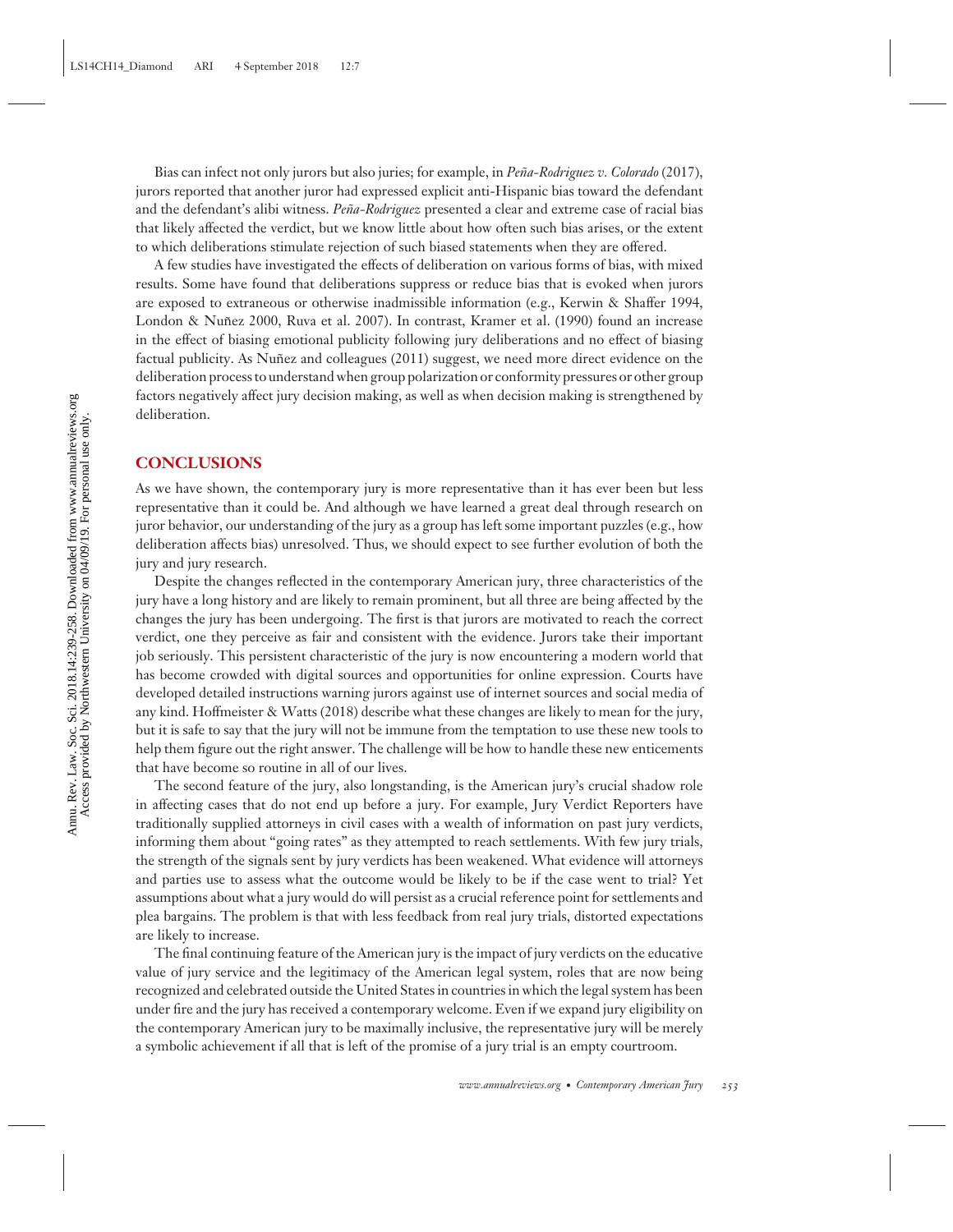### **DISCLOSURE STATEMENT**

The authors are not aware of any affiliations, memberships, funding, or financial holdings that might be perceived as affecting the objectivity of this review.

### **LITERATURE CITED**

Alexander M. 2010. *The New Jim Crow: Mass Incarceration in the Era of Color-Blindness*. New York: New Press Am. Bar Assoc. 2005. *Principles for Juries and Jury Trials*. Chicago: Am. Bar Assoc. **[https://www.americanbar.](https://www.americanbar.org/content/dam/aba/administrative/american_jury/principles.authcheckdam.pdf)**

**[org/content/dam/aba/administrative/american\\_jury/principles.authcheckdam.pdf](https://www.americanbar.org/content/dam/aba/administrative/american_jury/principles.authcheckdam.pdf)**

*Anderson v. Liberty Lobby, Inc*., 477 U.S. 242 (1986)

Anwar S, Bayer P, Hjalmarsson R. 2012. The impact of race in criminal trials. *Q. J. Econ.* 127:1017–55

*Apple, Inc. v. Samsung Electronics Co*., LTD., 727 F.3d 1214 (2013)

Appleman LI. 2015. *Defending the Jury: Crime, Community and the Constitution*. New York: Cambridge Univ. Press

Aprile JV II. 2014. Judicial imposition of the trial tax. *Crim. Justice* 29:30

Ariely D, Loewenstein G, Prelec D. 2003. "Coherent arbitrariness": stable demand curves without stable preferences. *Q. J. Econ.*118:73–105

*Ashcroft v. Iqbal*, 129 S. Ct. 1937 (2009)

Avraham R. 2006. Putting a price on pain-and-suffering damages: a critique of the current approaches and a preliminary proposal for change. *Northwest. Law Rev.* 100:87–119

Baker B, Rytina N. 2014. *Estimates of the lawful permanent resident population in the United States: January 2013*. Policy Dir., Off. Homel. Secur., Washington, DC. **[https://www.dhs.gov/sites/default/files/](https://www.dhs.gov/sites/default/files/publications/ois_lpr_pe_2013_0.pdf) [publications/ois\\_lpr\\_pe\\_2013\\_0.pdf](https://www.dhs.gov/sites/default/files/publications/ois_lpr_pe_2013_0.pdf)**

Baldus DC, Woodworth G, Zuckerman D, Weiner NA, Broffit B. 2001. The use of peremptory challenges in capital murder trials: a legal and empirical analysis. *Univ. Penn. J. Const. Law* 3:3–169

- *Batson v. Kentucky*, 476 U.S. 79 (1986)
- *Bell Atlantic Corp. v. Twombly*, 127 S. Ct. 1955 (2007)

*Berghuis v. Smith*, 559 U.S. 314 (2010)

- Binnall JM. 2014. A field study of the presumptively biased: Is there empirical support for excluding convicted felons from jury service? *Law Policy* 36:1–34
- Boatright RG. 1998. Why citizens don't respond to jury summonses and what courts can do about it. *Judicature* 82:156–64
- Bowler S, Esterling K, Holmes D. 2014. GOTJ: Get out the juror. *Political Behav*. 36:515–33
- Brown EG. 2013. *Letter to the members of the California State Assembly*. Lett., Off. Gov., Oct. 7
- *Buckeye Check Cashing v. Cardehna*, 546 U.S. 440 (2006)
- Bueker JP. 1997. Jury source lists: Does supplementation really work? *Cornell Law Rev*. 82:390–431
- Caprathe W, Hannaford-Agor P, Loquvam SM, Diamond SS. 2016. Increasing jury representativeness. *Judges J*. 55:16–20
- Cecil JS, Eyre RN, Miletich D, Rindskopf D. 2007. A quarter-century of summary judgment practice in six federal district courts. *J. Empir. Legal Stud.* 4:861–907
- Chávez EL. 2008. New Mexico's success with non-English speaking jurors. *7. Court Innov.* 1:303–27
- Chavez H. 2012. *Examining the effects of non-English speaking jurors on jury verdicts and juror experiences*. PhD diss., Univ. Nev., Reno, NV
- Chernoff N. 2016. No records, no right: discovery and the fair cross-section guarantee. *Iowa Law Rev*. 101:1719–85
- Cowan CL, Thompson WC, Ellsworth PC. 1984. The effects of death qualification on jurors' predisposition to convict and on the quality of deliberation. *Law Hum. Behav.* 8:53–79
- Davis JH, Kerr NL, Atkin RS, Holt R, Meek D. 1975. The decision processes of 6- and 12-person mock juries assigned unanimous and two-thirds majority rules. *J. Personal. Soc. Psych.* 32:1–14
- Davis JH, Stasson MF, Ono K, Zimmerman SK. 1988. Effects of straw polls on group decision making: sequential voting pattern, timing, and local majorities, *J. Personal. Soc. Psychol.* 55:918–26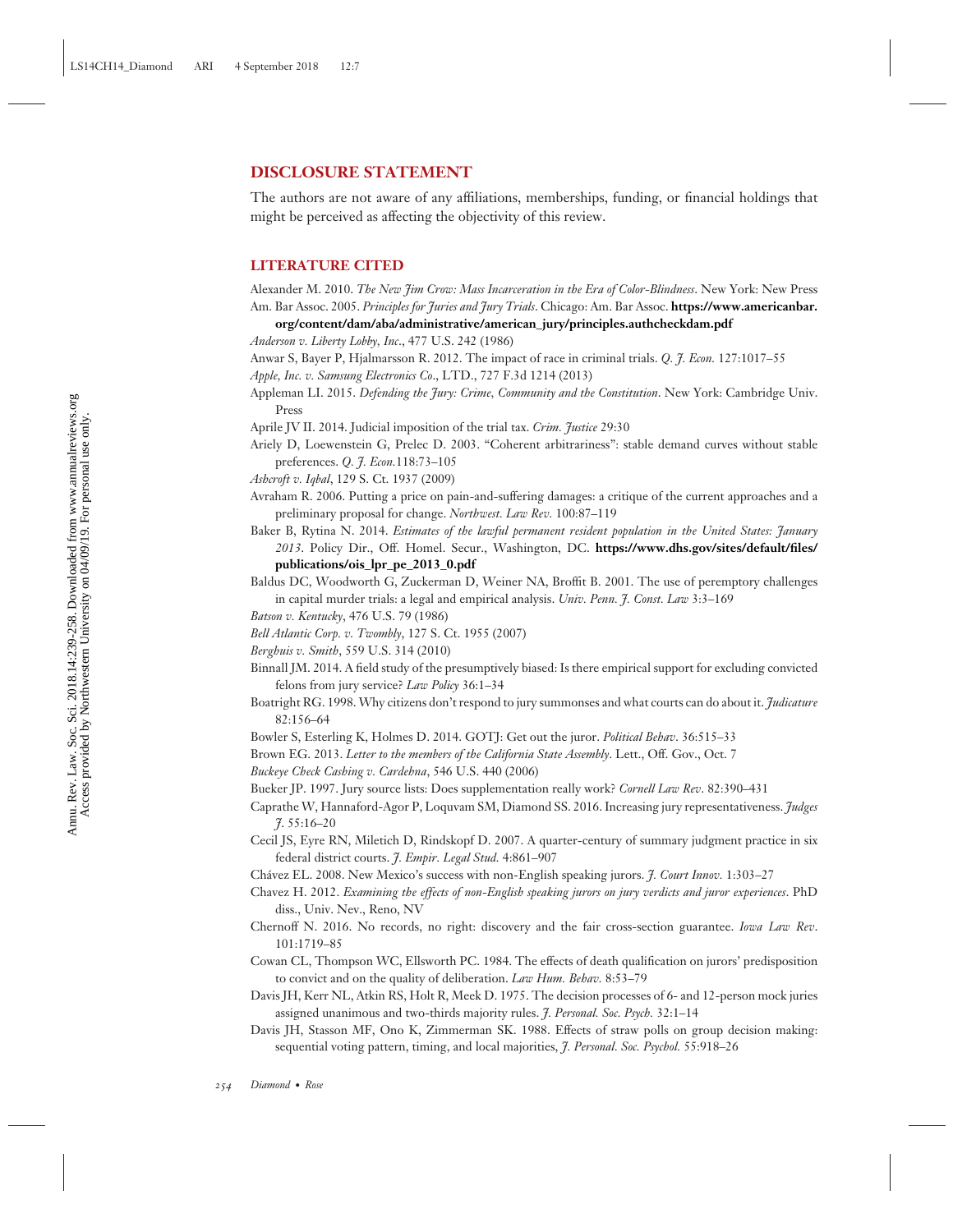- Annu. Rev. Law. Soc. Sci. 2018.14:239-258. Downloaded from www.annualreviews.org<br>Access provided by Northwestern University on 04/09/19. For personal use only. Annu. Rev. Law. Soc. Sci. 2018.14:239-258. Downloaded from www.annualreviews.org Access provided by Northwestern University on 04/09/19. For personal use only.
- Denver M. 2011. The future of capital trials: an exploration of procedural justice, race, and willingness to serve again. *Crim. Justice Rev.* 36:183–200
- Devine DJ. 2012. *Jury Decision Making: The State of the Science*. New York: N. Y. Univ. Press
- Devine DJ, Clayton LD, Dunford BB, Seying R, Pryce J. 2001. Jury decision making: 45 years of empirical research on deliberating groups. *Psychol. Public Policy Law* 7:622–727
- Devine DJ, Olafson KM, Jarvis LL, Bott JP, Clayton LD, Wolfe JT. 2004. Explaining jury verdicts: Is leniency bias for real? *J. Appl. Soc. Psychol.* 34:2069–98
- Diamond SS, Casper JD. 1992. Blindfolding the jury to verdict consequences: damages, experts, and the civil jury. *Law Soc. Rev.* 26:513–63
- Diamond SS, Kaiser J. 2016. Race and jury selection: the pernicious effects of backstrikes. *Howard Law J*. 59:705–38
- Diamond SS, Murphy B, Rose MR. 2012. The "kettleful of law" in real jury deliberations: successes, failures and next steps. *Northwest. Univ. Law Rev.* 106:1537–608
- Diamond SS, Peery D, Dolan FJ, Dolan E. 2009. Achieving diversity on the jury: jury size and the peremptory challenge. *J. Empir. Leg. Stud.* 6:425–49
- Diamond SS, Rose MR. 2017. *Judging experts: what real juries do*. Colloquium, Univ. Tex. Law School, Austin, TX
- Diamond SS, Rose MR, Murphy B. 2014. Embedded experts on real juries: a delicate balance. *William Mary Law Rev*. 55:885–933
- Diamond SS, Rose MR, Murphy B, Meixner J. 2011. Damage anchors on real juries. *J. Empir. Leg. Stud.* 8(s1):148–78
- Diamond SS, Saks MJ, Landsman S. 1998. Juror judgments about liability and damages: sources of variability and ways to increase consistency. *DePaul Law Rev*. 48:301–26
- Diamond SS, Vidmar N, Rose MR, Ellis L, Murphy B. 2003. Juror discussions in civil trials: studying an Arizona innovation. *Ariz. Law Rev.* 45:1–81
- Dote LT. 2006. *Citizen willingness to serve: explaining attitudes toward jury service in Philadelphia*. PhD Diss., Temple Univ., Philadelphia, PA
- Eisenberg T, Hannaford-Agor PL, Heise M, LaFountain N, Munsterman GT, et al. 2006. Juries, judges, and punitive damages: empirical analyses using the civil justice survey of state courts 1992, 1996, and 2001 data. *J. Empir. Leg. Stud.* 3:263–95
- Ellis L, Diamond SS. 2003. Race, diversity, and jury composition: battering and bolstering legitimacy. *Chicago-Kent Law Rev*. 78:1033–58
- Ellsworth P. 1989. Are twelve heads better than one? *Law Contemp. Probl.* 52:207–24
- Elwork A, Alfini JJ, Sales BD. 1982. Toward understandable jury instructions. *Judicature* 65:432–43
- *Exxon Shipping Co. v. Baker*, 128 S. Ct. 2605 (2008)
- *Foster v. Chatman*, 136 S. Ct. 1737 (2016)
- Fukurai H, Butler EW, Krooth R. 1993. *Race and the Jury: Racial Disenfranchisement and the Search for Justice*. New York: Plenum
- Galanter M. 1974. Why the "haves" come out ahead: speculations on the limits of legal change. *Law Soc. Rev.* 9:95–160
- Galanter M. 2004. The vanishing trial: an examination of trials and related matters in federal and state courts. *J. Empir. Leg. Stud.* 3:459–570
- Gastil J, Deess EP, Weiser PJ, Simmons C. 2010. *The Jury and Democracy: How Jury Deliberation Promotes Civic Engagement and Political Participation*. Oxford, UK: Oxford Univ. Press
- Gau JM. 2016. A jury of whose peers? The impact of selection procedures on racial composition and the prevalence of majority-white juries. *J. Crim. Justice* 39:75–87
- Gomes LF, Zomer AP. 2001–2002. The Brazilian jury system. *St. Louis-Warsaw Transatl. Law J.* 2001– 2002:75–79
- Greene E, Sturm KA, Evelo AJ. 2016. Affective forecasting about hedonic loss and adaptation: implications for damage awards. *Law Hum. Behav.* 40:244–56
- Grosso CM, O'Brien B. 2011–2012. A stubborn legacy: the overwhelming importance of race in jury selection in 173 North Carolina capital trials. *Iowa Law Rev*. 97:1531–59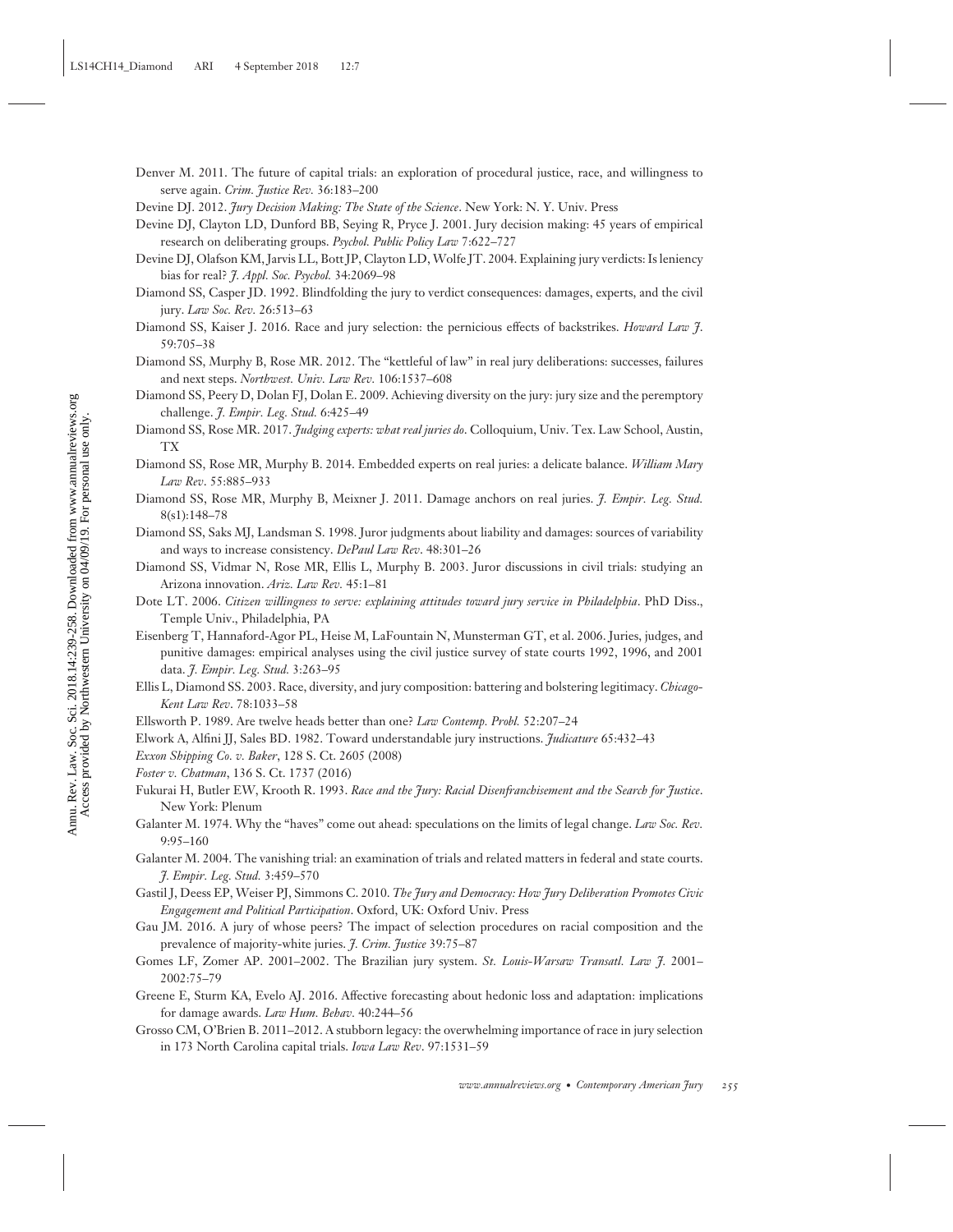Guthrie C, Rachlinski JJ, Wistrich AJ. 2001. Inside the judicial mind. *Cornell Law Rev*. 86:777–830

- Guthrie C, Rachlinski JJ, Wistrich AJ. 2007. Blinking on the bench: how judges decide cases. *Cornell Law Rev*. 93:1–43
- Guzy N. 2012. Citizen participation in juries. In *The Social History of Crime and Punishment in America*, ed. WR Miller. Los Angeles, CA: Sage
- Haltom W, McCann M. 2004. *Distorting the Law: Politics, Media, and the Litigation Crisis*. Chicago: Univ. Chicago Press
- Hannaford-Agor PL, Hans VP, Mott NL, Munsterman GT. 2002. *Are hung juries a problem?* Rep., Natl. Inst. Justice, Washington, DC
- Hannaford-Agor P, Hans VP, Munsterman GT. 1999. How much justice hangs in the balance? A new look at hung jury rates. *Judicature* 83:59–67
- Hannaford-Agor P,Waters NL. 2011. Safe harbors from fair cross section challenges? The practical limitations of measuring representation in the jury pool. *J. Empir. Leg. Stud.* 8:762–91
- Hans VP. 2017. Trial by jury: story of a legal transplant. *Law Soc. Rev.* 51:471–99
- Hans VP, Kaye DH, Dann BM, Farley EJ, Albertson S. 2011. Science in the jury box: Jurors' comprehension of mitochondrial DNA evidence. *Law Hum. Behav.* 35:60–71
- Hans VP, Reyna VF. 2011. To dollars from sense: qualitative to quantitative translation in jury damage awards. *J. Empir. Leg. Stud.* 8(s1):120–47
- Hastie R, Penrod SD, Pennington N. 1983. *Inside the Jury*. Cambridge, MA: Harvard Univ. Press
- Hastie R, Schkade DA, Payne JW. 1998. A study of juror and jury judgments in civil cases: deciding liability for punitive damages. *Law Hum. Behav.* 22:287–314
- Hersch J, Viscusi WK. 2004. Punitive damages: how judges and juries perform. *J. Leg. Stud.* 33:1–36
- Hoffman MB. 1997. Peremptory challenges should be abolished: a trial judge's perspective. *Univ. Chicago Law Rev.* 64:809–71

Hoffmeister T,Watts AC. 2018. Social media, the internet, and trial by jury. *Annu. Rev. Law Soc. Sci.* 14:259–70

- Kalven H Jr., Zeisel H. 1966. *The American Jury*. Boston: Little Brown
- Kerwin J, Shaffer DR. 1994. Mock jurors versus mock juries: the role of deliberations in reactions to inadmissible testimony. *Personal. Soc. Psychol. Bull.* 20:153–62
- Kirk DS, Papachristos AV. 2011. Cultural mechanisms and the persistence of neighborhood violence. *Am. J. Soc.* 116:1190–233
- Koehler JJ, Meixner JB Jr. 2017. Jury simulation goals. In *The Psychology of Juries*, ed. M. Kovera, pp. 161–184. Washington, DC: Am. Psychol. Assoc.
- Kramer GP, Kerr NL, Carroll JS. 1990. Pretrial publicity, judicial remedies, and jury bias. *Law Hum. Behav.* 14:409–38

*Lafler v. Cooper*, 132 S. Ct. 1376 (2012)

Lieberman JD, Sales BD. 2000. Jury instructions: past, present, and future. *Psychol. Public Policy Law* 6:587–90

Lipsky DB. 2016. The *New York Times*' attack on arbitration. *Dispute Resolution Magazine*, Summer, pp. 6–10 London KY, Nuñez N. 2000. The effect of jury deliberation on jurors' propensity to disregard inadmissible

evidence. *J. Appl. Psychol.* 85:932–39

Marder NS. 1995. Beyond gender: peremptory challenges and the roles of the jury. *Tex. Law Rev.* 73:1041–138 McAuliff BD, Bornstein BH. 2010. All anchors are not created equal: the effects of per diem versus lump sum

requests on pain and suffering awards. *Law Hum. Behav.* 34:164–74

*Miller-El v. Dretke*, 545 U.S. 231 (2005)

Mize GE, Hannaford-Agor P, Waters NL. 2007. *The State-of-the-States Survey of Jury Improvement Efforts: A Compendium Report*. Williamsburg, VA: Natl. Cent. State Courts. **[http://www.ncsc-jurystudies.](http://www.ncsc-jurystudies.org/State-of-the-States-Survey.aspx) [org/State-of-the-States-Survey.aspx](http://www.ncsc-jurystudies.org/State-of-the-States-Survey.aspx)**

Motomura A. 2012. The American jury: Can noncitizens still be excluded? *Stanford Law Rev*. 64:1503–49

- Mott NL, Hans VP, Simpson L. 2000. What's half a lung worth? Civil jurors' accounts of their award decision making. *Law Hum. Behav.* 24:401–19
- Musick MA, Rose MR, Dury S, Rose RP. 2015. Much obliged: volunteering, normative activities and willingness to serve on juries. *Law Soc. Inq.* 40:433–60
- Neeley E. 2011. Addressing nonsystematic factors contributing to the underrepresentation of minorities as jurors. *Court Rev*. 47:96–101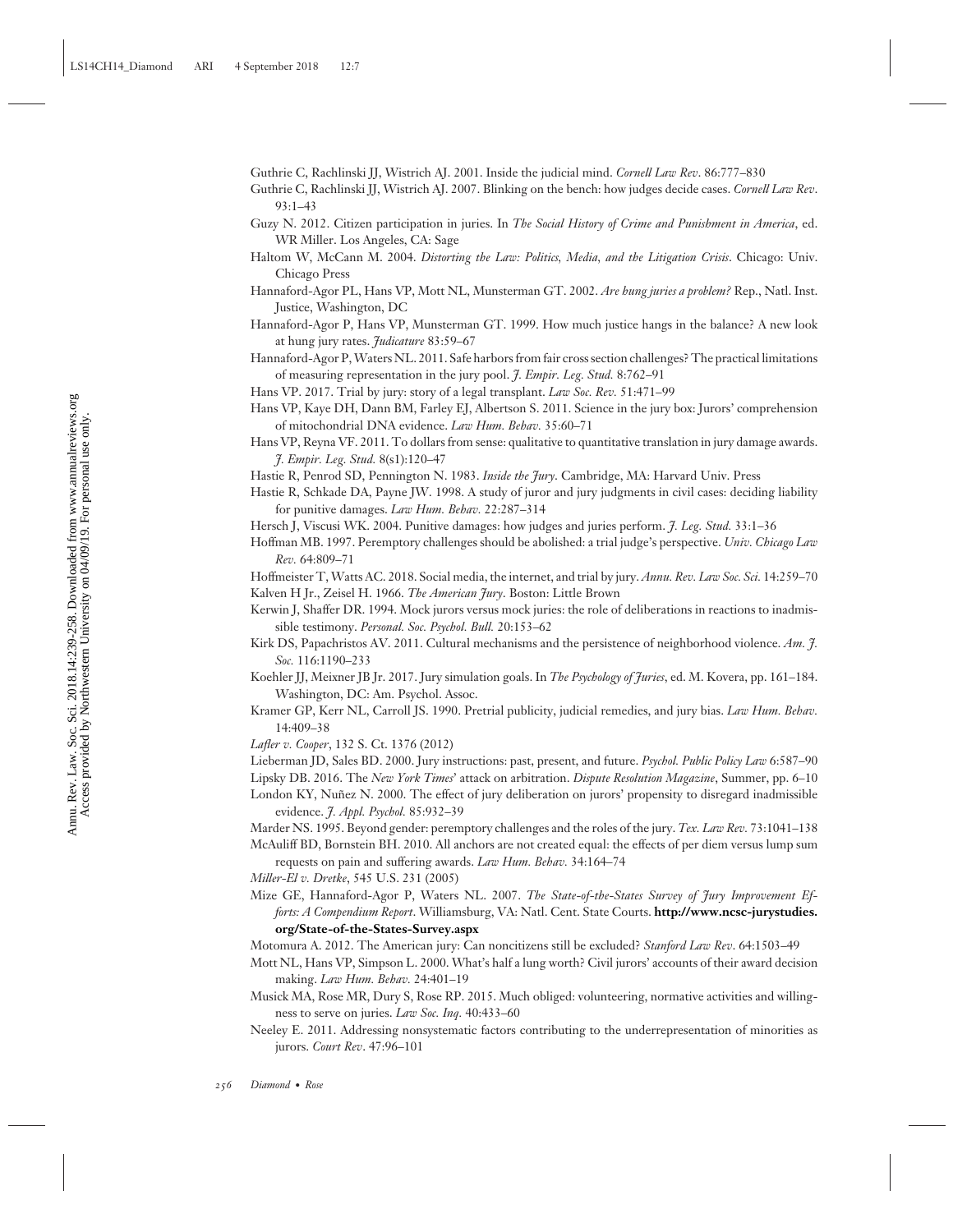- Newman TC. 1995. Fair cross sections and good intentions: representation in federal juries. *Justice Sys. J.* 18:211–32
- Nuñez N, McCrea SM, Calhane SE. 2011. Jury decision-making research: Are researchers focusing on the mouse and not the elephant in the room? *Behav. Sci. Law* 29:439–51

*Pe˜na-Rodriguez v. Colorado*, 137 S. Ct. 855 (2017)

- Pennington N, Hastie R. 1992. Explaining the evidence: tests of the story model for juror decision making. *J. Personal. Soc. Psychol.* 62:189–206
- *Rent-A-Center West v. Jackson*, 561 U.S. 63 (2010)
- Reyna VF, Hans VP, Corbin JC, Yeh R, Lin K, Royer C. 2015. The gist of juries: testing a model of damage award decision making. *Psychol. Public Policy Law.* 21:280–94
- Robbennolt JK, Sobus MS. 1997. An integration of hindsight bias and counterfactual thinking: decision making and drug courier profiles. *Law Hum. Behav.* 21:539–60
- Rose MR. 1999. The peremptory challenge accused of race or gender discrimination? Some data from one county. *Law Hum. Behav.* 23:695–702
- Rose MR. 2005. A dutiful voice: justice in the distribution of jury service. *Law Soc. Rev.* 39:601–34
- Rose MR, Abramson JB. 2011. Data, race, and the courts: some lessons on empiricism from jury representation cases. *Mich. State Law Rev.* 2011:911–66
- Rose MR, Brinkman M. 2008. Crossing the "digital divide": using the internet to impanel jurors in Travis County, Texas. *J. Court Innov.* 1:5–32
- Rose MR, Casarez RS, Gutierrez C. 2018. Jury pool underrepresentation in the modern era: evidence from federal courts. *J. Empir. Leg. Stud.* 15:378–405
- Rose MR, Diamond SS. 2008. Judging bias: juror confidence and judicial rulings on challenges for cause. *Law Soc. Rev.* 42:513–546
- Rose MR, Diamond SS. 2017a. *Juries judging injuries: the special role of special damages in personal injury civil cases*. Presented at the Annual Meeting of the American Sociological Association, Montreal, Can., August 14.
- Rose MR, Diamond SS. 2017b. *Patterned variability: what deliberations reveal about general damage decisions*. Presented at the Annual Meeting of the Law and Society Association, Mexico City, Mex., June 21
- Rose MR, Diamond SS, Ellison CG, Krebs AV. 2017. Juries and viewpoint representation. *Justice Q*. 35:114–38
- Rose MR, Diamond SS, Musick MA. 2012. Selected to serve: an analysis of lifetime jury participation. *J. Empir. Leg. Stud.* 9:33–55
- Rose MR, Ellison C, Diamond SS. 2008. Preferences for juries over judges across racial and ethnic groups. *Soc. Sci. Q.* 89:372–91
- Ruva C, McEvoy C, Bryant JB. 2007. Effects of pre-trial publicity and jury deliberation on juror bias and source memory errors. *Appl. Cogn. Psychol.* 21:45–67
- Saks MJ, Hollinger LA, Wissler RL, Evans DL, Hart AJ. 1997. Reducing variability in civil jury awards. *Law Hum. Behav.* 21:243–56
- Sandys M, Dillehay RC. 1995. First-ballot votes, predeliberation dispositions, and final verdicts in jury trials. *Law Hum. Behav.* 19:175–95
- Santos F. 2014. As the demand for court interpreters climbs, state budget conflicts grow as well.*New York Times*, June 14. **[http://www.nytimes.com/2014/06/15/us/as-the-demand-for-court-interpreters-climbs](http://www.nytimes.com/2014/06/15/us/as-the-demand-for-court-interpreters-climbs-state-budget-conflicts-grow-as-well.html?_r = 1)[state-budget-conflicts-grow-as-well.html?\\_r](http://www.nytimes.com/2014/06/15/us/as-the-demand-for-court-interpreters-climbs-state-budget-conflicts-grow-as-well.html?_r = 1)=1**
- Saxton B. 1998. How well do jurors understand jury instructions? A field test using real juries and real trials in Wyoming. *Land Water Law Rev*. 33:59–189
- Severance LJ, Greene E, Loftus E. 1984. Toward criminal jury instructions that jurors can understand. *J. Crim. Law Criminol.* 75:198–233
- Simon D. 2004. A third view of the black box: coherence reasoning in legal decision making. *Univ. Chicago Law Rev.* 71:511–86
- Sommers SR. 2006. On racial diversity and group decision making: identifying multiple effects of racial composition on jury deliberations. *J. Personal. Soc. Psychol.* 90:597–612
- Sommers SR, Norton MI. 2007. Race-based judgments, race-neutral explanations: experimental examination of peremptory use and the *Batson* challenge procedure. *Law Hum. Behav.* 31:261–73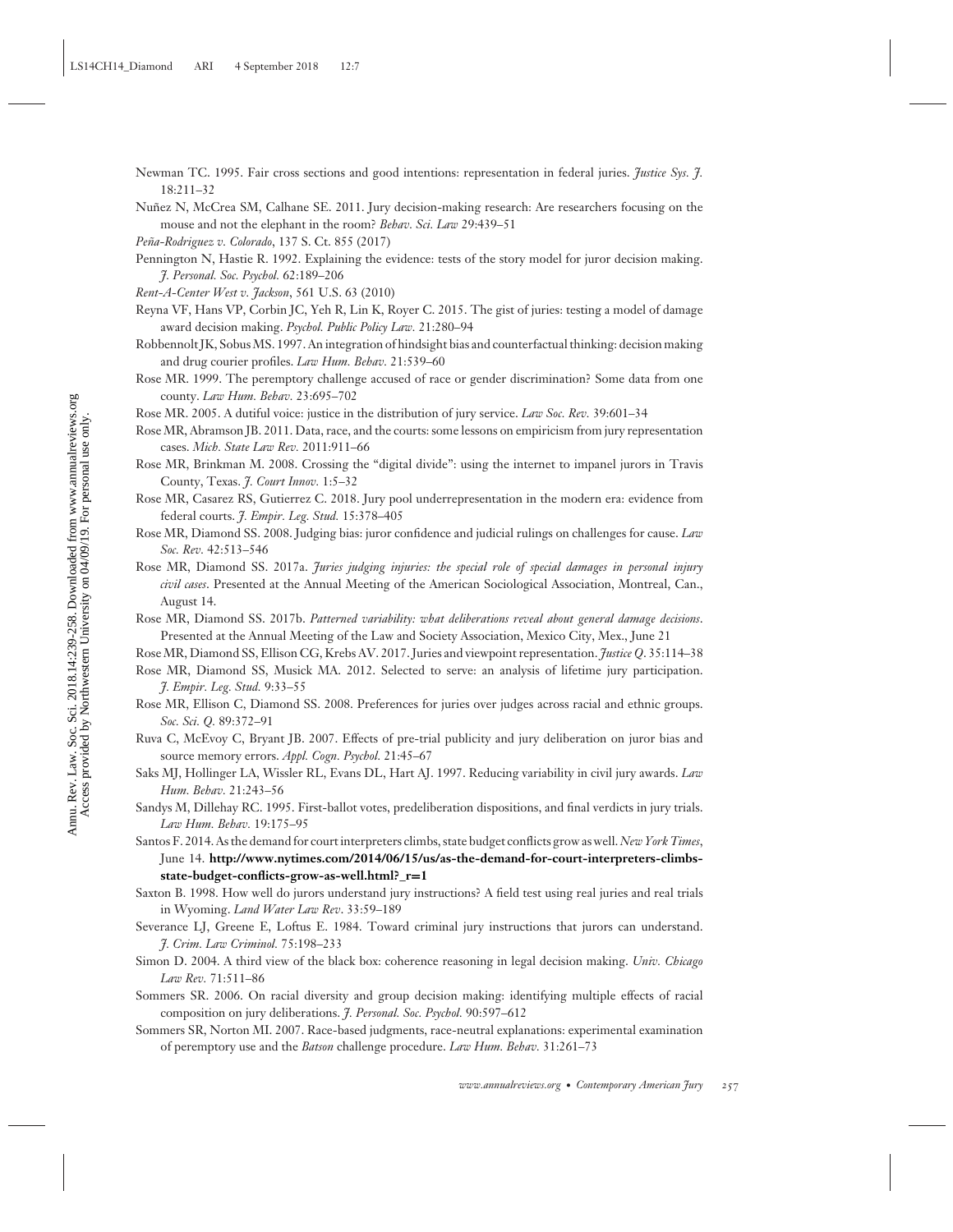*State v. Rico*, 52 P. 3d 942 (N.M. 2002)

Stone K, Colvin A. 2015. *The arbitration epidemic: Mandatory arbitration deprives workers and consumers of their rights*. Brief. Pap. #414, Econ. Policy Inst., Washington, DC. **[http://www.epi.org/publication/the](http://www.epi.org/publication/the-arbitration-epidemic/)[arbitration-epidemic/](http://www.epi.org/publication/the-arbitration-epidemic/)**

Strickland SM, Schauffler R, LaFountain R, Holt K, eds. *State Court Organization*. Williamsburg, VA: Natl. Cent. State Courts, accessed Jan. 4, 2017. **<https://www.ncsc.org/sco>**

- Sunstein CR, Hastie R, Payne JW, Schkade DA, Viscusi WK. 2002. *Punitive Damages: How Juries Decide*. Chicago: Univ. Chicago Press.
- Thomas SA. 2007. Why summary judgment is unconstitutional. *Va. Law Rev.* 93:139–80
- Thomas SA. 2010. The new summary judgment motion: the motion to dismiss under *Twombly* and *Iqbal*. *Lewis Clark Law Rev.* 14:15–42
- Thomas SA. 2016. *The Missing American Jury: Restoring the Fundamental Constitutional Role of the Criminal, Civil and Grand Juries*. New York: Cambridge Univ. Press
- Tocqueville A. 1899 (1841). *Democracy in America*, transl. H Reeve. Washington, DC: Gateway Eds.
- Tyler TR. 1990. *Why People Obey the Law*. New Haven, CT: Yale Univ. Press
- Uggen C, Manza J, Thompson M. 2006. Citizenship, democracy, and the civic reintegration of criminal offenders. *Ann. Am. Acad. Political Soc. Sci.* 605:281–310
- US Sentencing Comm. 2014. *Guidelines Manual*. Washington, DC: US Sentencing Comm.
- US Sentencing Comm. 2017. *An Overview of Mandatory Minimum Penalties in the Federal Criminal Justice System*. Washington, DC: US Sentencing Comm.
- Van Dyke J. 1977. *Jury Selection Procedures: Our Uncertain Commitment to Representative Juries*. Cambridge, MA: Ballinger
- Vidmar N, Rose MR. 2001. Punitive damages by juries in Florida: *in terrorem* and in reality. *Harvard J. Legis.* 38:487–513
- Walters R, Curriden M. 2004. A jury of one's peers? Investigating underrepresentation in jury venires. *Judges J*. 43:17–21
- Wheelock D. 2011. A jury of one's "peers": the racial impact of felon jury exclusion in Georgia. *Justice Sys. J.* 32:335–59
- Wilson T, Gilbert D. 2005. Affective forecasting: knowing what to want. *Curr. Dir. Psychol. Sci.* 14:131–34
- Wissler RL, Evans DL, Hart AJ, Morry MM, Saks MJ. 1997. Explaining "pain and suffering" awards: the role of injury characteristics and fault attributions. *Law Hum. Behav.* 21:181–207
- Wissler RL, Rector KA, Saks MJ. 2001. The impact of jury instructions on the fusion of liability and compensatory damages. *Law Hum. Behav.* 25:125–39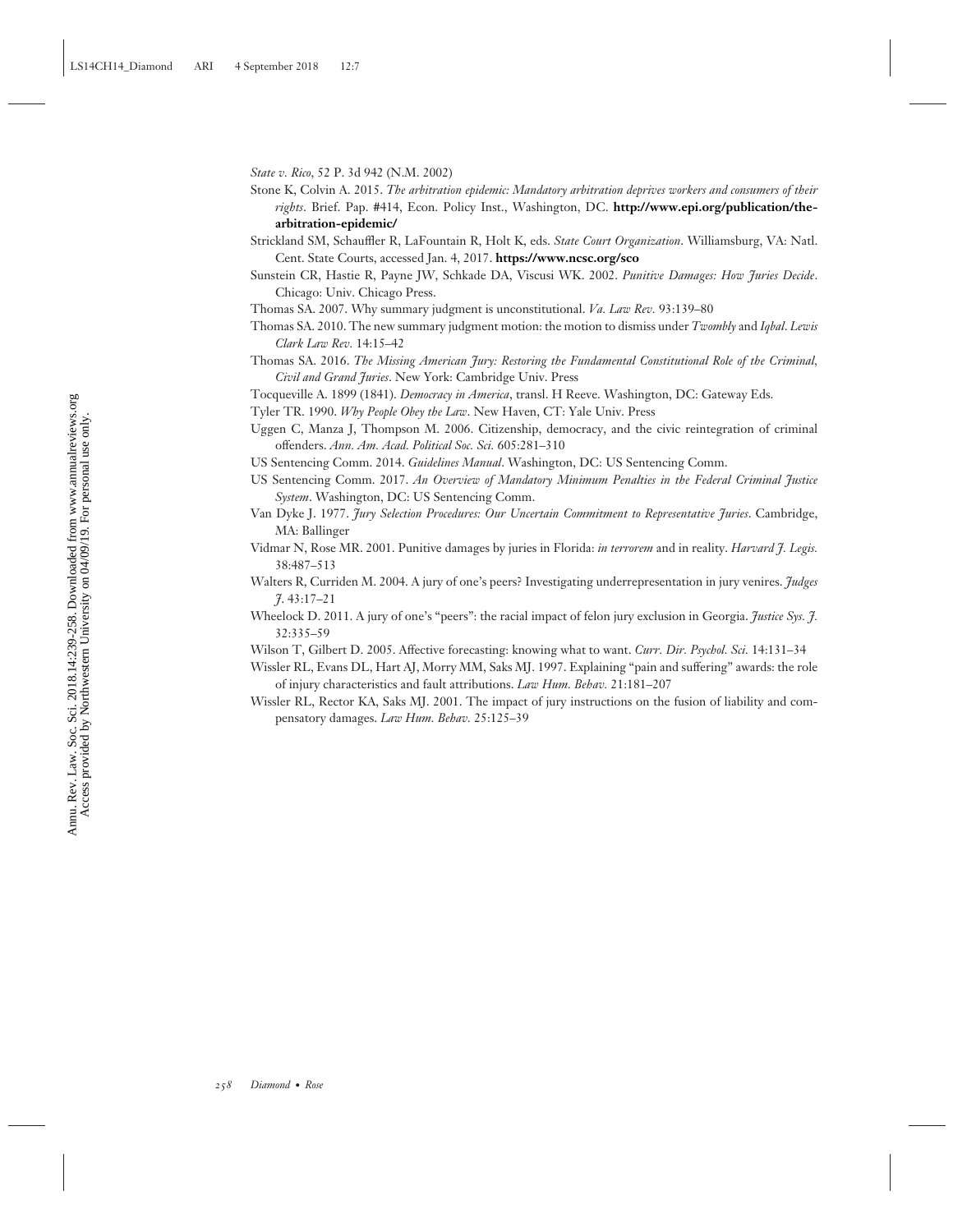# $R$

**Annual Review of Law and Social Science**

Volume 14, 2018

# **Contents**

| Eyewitness Science and the Legal System                                                                                                                 |
|---------------------------------------------------------------------------------------------------------------------------------------------------------|
| Campaign Finance Disclosure                                                                                                                             |
| Conditions of Confinement in American Prisons and Jails<br>Christopher Wildeman, Maria D. Fitzpatrick, and Alyssa W. Goldman 29                         |
| Correctional Autonomy and Authority in the Rise of Mass<br>Incarceration                                                                                |
| Critiques of Human Rights                                                                                                                               |
| From Nudge to Culture and Back Again: Coalface Governance in the<br>Regulated Organization                                                              |
| Law and the Dead Body: Is a Corpse a Person or a Thing?                                                                                                 |
| Law's Underdog: A Call for More-than-Human Legalities                                                                                                   |
| Norms, Normativity, and the Legitimacy of Justice Institutions:<br><b>International Perspectives</b>                                                    |
| Rule-of-Law Ethnography                                                                                                                                 |
| Environmental Security and the Anthropocene: Law, Criminology,<br>and International Relations<br>Cameron Holley, Clifford Shearing, Cameron Harrington, |
| Styles of Argumentation in Judicial Opinions<br>(Legitimating Judicial Decisions)                                                                       |

# Annu. Rev. Law. Soc. Sci. 2018.14:239-258. Downloaded from www.annualreviews.org<br>Access provided by Northwestern University on 04/09/19. For personal use only. Annu. Rev. Law. Soc. Sci. 2018.14:239-258. Downloaded from www.annualreviews.org Access provided by Northwestern University on 04/09/19. For personal use only.